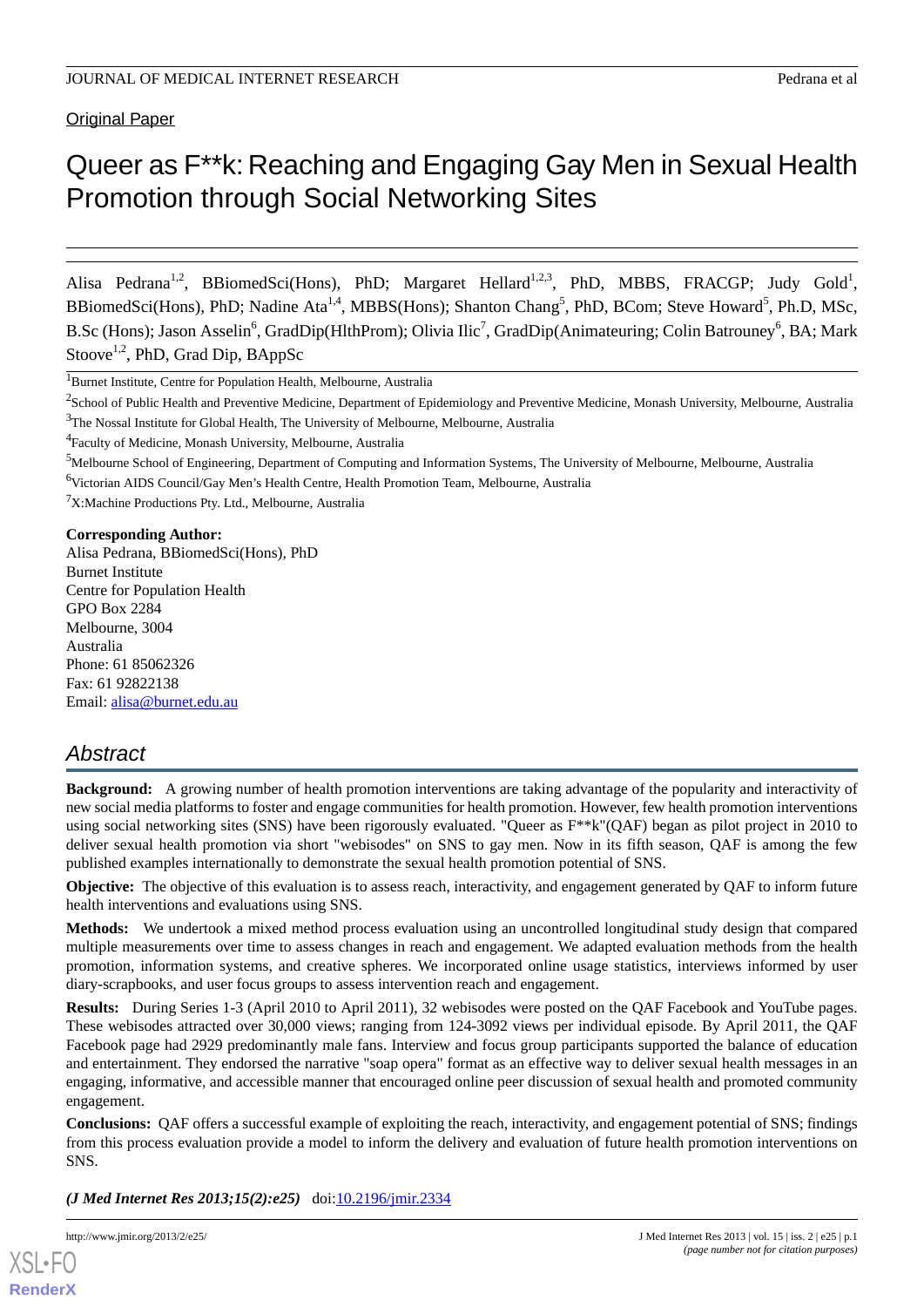#### **KEYWORDS**

health promotion; Internet; social networking sites; sexual health; gay men

## *Introduction*

## **Background**

The Internet is increasingly recognized as a platform for health communication and education due to its enormous and growing reach and ability to share information unrestricted by geographical location and time [\[1](#page-12-0)[-3](#page-12-1)]. The advent of social media and Web 2.0 applications like social networking sites (SNS), blogs, wikis, podcasts, RSS feeds, and online support groups have revolutionized Internet use and dramatically changed the nature of online engagement and the cumulative time individuals spend communicating, interacting, and accessing information. Eager to capitalize on this potential, many organizations have developed online health interventions for a variety of health issues and clinical outcomes [\[1](#page-12-0),[4-](#page-12-2)[6\]](#page-12-3), including for HIV prevention to gay men [[7](#page-12-4)[-9](#page-12-5)] with some reporting positive outcomes [[10-](#page-13-0)[12\]](#page-13-1). Yet to date, there have been very few published examples of evaluation of interventions delivered on SNS [[13\]](#page-13-2); a recent review of sexual health promotion on SNS found the vast majority of activities are unreported in the scientific literature and showed limited success in practice [[14\]](#page-13-3). One very recent randomized controlled study in the United States showed some promising results for SNS as a sexual health education tool [[15\]](#page-13-4). This trial aimed to determine the effect of STI prevention messages delivered to youth via Facebook in reducing sexual risk behaviors compared to a control group that received news stories via Facebook. Findings showed mild effects for condom use (intervention 68% vs control 56%, *P*=.04) and proportion of sex acts protected by condoms (intervention 63% vs control 57%, *P*=.03) at 2-month follow-up; however, no lasting effects were reported at 6 months.

SNS are of particular interest for health promotion due to their enormous potential audience reach and interactive features. SNS allow individuals to create online "profiles" and connect with other users within the system [\[16](#page-13-5)]. SNS act as an "open communication" channel to foster social interactions, create online communities [\[17\]](#page-13-6), and allow the sharing of user-generated content [[16\]](#page-13-5). Previous studies have shown benefits of such interactive health communication capabilities to enhance learning [[18\]](#page-13-7). The adaptive and interactive features of Web 2.0 applications like SNS that allow increased user-generated content have the potential to promote active and engaged learning [[19\]](#page-13-8), whereby users "construct their own knowledge through social interaction and exploration" [[20](#page-13-9)]. By encouraging communication between users or creating "community dialogue", SNS have the potential to encourage active learning, as well as peer-to-peer learning. These learning strategies have shown some potential in helping individuals internalize and process messages and increase knowledge and improve attitudes and skills for HIV prevention and sexual health; however, these data are largely inconclusive [[21-](#page-13-10)[23](#page-13-11)]. Additionally, using social networking features, interventions are able to disseminate health messages quicker through a population when compared to traditional forms of social marketing [\[24](#page-13-12)]. Yet to date, no study has assessed the relative effect of novel functions of SNS for

 $XS$ -FO **[RenderX](http://www.renderx.com/)** health promotion, and these dimensions present obvious challenges for both monitoring and evaluating impact. Additional dimensions to evaluate SNS-based health promotion not typically considered in traditional media approaches, such as user interactions, functions to support interaction, content quality, and credibility of content have been suggested as useful tools to help evaluation future interventions in this space [[20\]](#page-13-9).

In 2010, we launched "Queer as F\*\*k" (QAF), an innovative and novel sexual health promotion intervention using SNS to target gay men in Victoria, Australia [[25,](#page-13-13)[26](#page-13-14)]. We have previously published implementation recommendations based on our experience in the first phase of this project targeting young people [[27\]](#page-13-15); this paper reports the results of the process evaluation of QAF over the initial pilot phase (Series 1) and through the subsequent two series. The aim of this evaluation is to assess reach, interactivity, and engagement generated by QAF to inform future health interventions and evaluations using SNS.

#### **The Queer as F\*\*K Project**

QAF originated as one arm of "The FaceSpace Project", which tested the delivery of sexual health promotion via SNS to two key at-risk groups: young people aged 16-29 years and gay men in Victoria, Australia [[27\]](#page-13-15). QAF was designed as a drama series featuring 4 fictional gay characters, with health messages delivered through short "webisodes" posted on Facebook and YouTube (see Figure 1), and in accompanying online narrative. The narratives and health messages were developed during formative evaluation workshops with members of the target audience and key stakeholders. Much like a TV drama, this online drama series was made up of sequential and individually discrete series, each containing a number of webisodes. Series 1 included 10 webisodes posted on the QAF Facebook and YouTube pages from April 12 - August 10, 2010. Series 2 contained 12 webisodes posted from October 5 - December 21, 2010, and Series 3 consisted of 12 webisodes posted from February 16 - April 18, 2011. Between episodes, project staff posted questions and content daily on the QAF Facebook page to prompt online discussion about the sexual health issues embedded in the narrative of the QAF webisodes and encourage interaction with and between QAF Facebook fans. QAF was promoted through a mix of online and offline advertising, including press advertisements (Figure 2) and editorial coverage in local gay media, Facebook advertisements, updates to fans through the QAF page, and community engagement at gay public events.

The project was a collaboration between public health researchers (Centre for Population Health, Burnet Institute), experts in user interaction with information technologies (Department of Computing & Information Systems, University of Melbourne), a creative productions company (X:Machine), and a community organization with marketing and production expertise (Victorian AIDS Council/Gay Men's Health Centre, VAC/GMHC).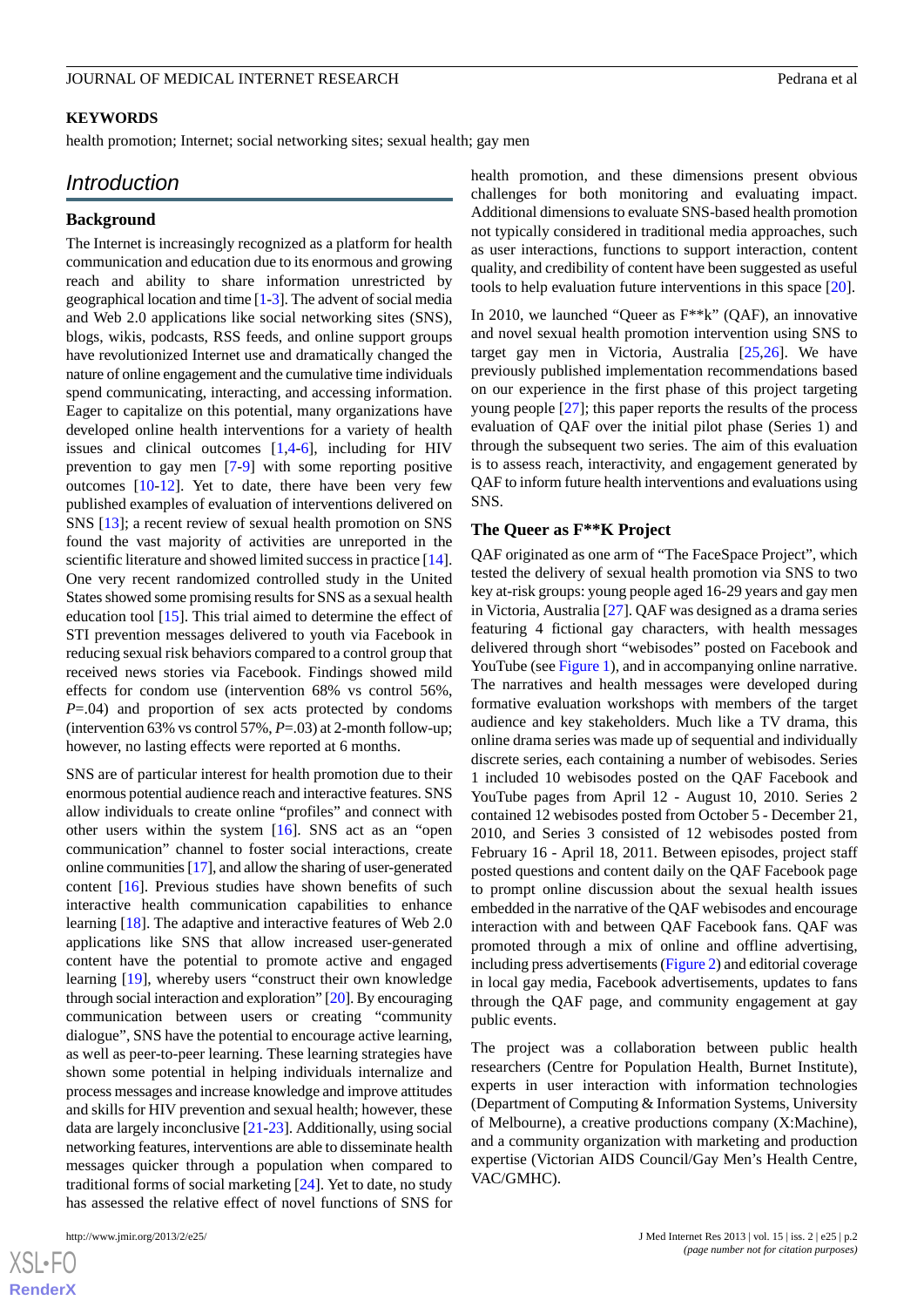The primary aims of QAF were to: (1) explore the extent to which SNS can reach and engage gay and bisexual men and improve their knowledge and attitudes to sexual health, and (2) provide recommendations of appropriate frameworks for evaluating health promotion interventions delivered via SNS.

Following the relative success of Series 1, funding to continue QAF was secured. Over the first three series, sexual health promotion topics covered by QAF included sero-discordant relationships, unprotected sex, post-exposure prophylaxis (PEP) [[28\]](#page-13-16), strategic positioning [[29\]](#page-13-17), sexual health testing, coming out to family, casual hook-ups, HIV disclosure, sero-conversion, alcohol and recreational drugs, and surrogacy.



#### **Figure 1.** Screen shots of Facebook and YouTube.

**Figure 2.** Press ads in gay community magazine used for promotion of QAF project.



# *Methods*

#### **Overview**

To monitor and evaluate QAF, we undertook a mixed method process evaluation using an uncontrolled longitudinal study design comparing multiple measures over time to assess changes in reach and engagement. We adapted and combined evaluation methods from the health promotion (eg, focus groups), information systems (eg, usage statistics), and creative spheres (eg, creative/development workshops) to create a dynamic and appropriate evaluation framework (Multimedia Appendix 1) [[20\]](#page-13-9). Project reach (who we were able to recruit) was measured, as was the level of engagement and interaction (degree of fan interest and interaction) using repeat measures over time of website insight statistics, a qualitative diary, and focus groups. An iterative approach allowed QAF evaluation findings to feed

[XSL](http://www.w3.org/Style/XSL)•FO **[RenderX](http://www.renderx.com/)**

back into the project implementation and evaluation, with knowledge gained from previous phases used to improve intervention delivery. This paper describes process evaluation outcomes from Series 1-3. Evaluation periods were constructed around the three series implementation dates (Series  $1 =$  April 1 - August 31, 2010; Series 2 = September 1 - December 30, 2010; Series  $3 =$  January 1 - April 30, 2011), and data were compared across the three time periods.

#### **Data Collection Methods and Analysis**

## *Website Insight Statistics (Series 1-3)*

Insight statistics were downloaded from Facebook and YouTube on a weekly basis, monitored throughout the project, and used to measure reach, engagement, and interaction. Facebook data included fan demographics (gender, age group, country where fan is based), usage data (unique page views, active users, photo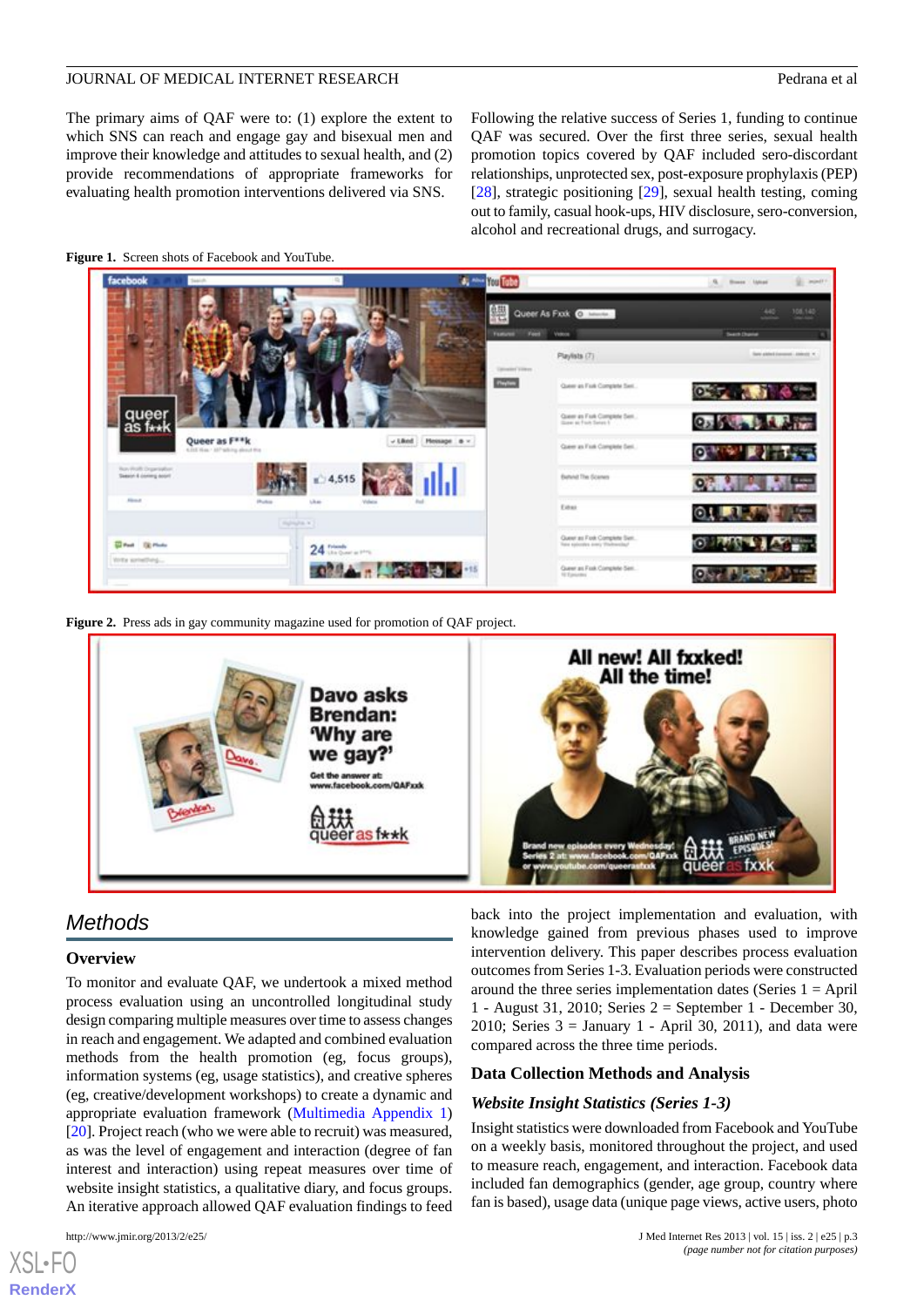views), and total interactions (wall posts, comments, "likes" per day). Fans refer to people who "like" a Facebook page. A user was considered "active" by Facebook if they viewed or engaged with the QAF page or any content on the page. YouTube data included cumulative number of video views, demographics, and traffic sources, which described where users accessed the YouTube channel from. However, Youtube demographics data were available only for logged-in users. The number and proportion of logged-in users compared to total users was unreported and thus unknown, yet was thought to be only a small proportion [[30\]](#page-13-18).

Descriptive analysis of insight statistics assessed reach, delivery, and engagement for the three evaluation periods, and data are presented individually for all three series and then compared between Series 1 and Series 2-3 combined.

#### *Diary Scrapbook Activity (Series 1 Only)*

A qualitative diary scrapbook activity was chosen to collect prospective data on engagement and interaction of fans with the project page and reduce recall bias and improve data validity by providing real-time information [\[31](#page-13-19)-[33\]](#page-14-0). The aim was to provide information surrounding the context of engagement with QAF and identify potential drivers of participant engagement for future QAF series. Recruitment occurred through an online quantitative survey, which was advertised during Series 1 to all fans of the QAF fan page by posting a link to the survey on the wall of the QAF Facebook fan page and via Facebook advertisements; only 188 (14.2%) participants completed a baseline survey. Survey data revealed very few meaningful insights to inform the project or measure impact, thus these data are not reported here. Participants who completed an online survey and agreed to participate further in evaluations were then invited via email to participate in the diary-scrapbook activity. Participants then attended a face-to-face introductory briefing, received their diary scrapbook, and signed a participant and information consent form. The diary scrapbook activity aimed to gain information about participant engagement with QAF and involved participants regularly recording their weekly activity on the QAF sites in a diary-scrapbook for 6 weeks (June  $8<sup>th</sup>$  - July 20<sup>th</sup>, 2010). After 6 weeks, participants returned their diary scrapbook via regular mail and participated in a follow-up interview in which diary-scrapbook content was used to guide the interview. Interviews were conducted face-to-face, took between 30 and 50 minutes, and were audio recorded. Participants were reimbursed AUD\$100 in cash for participation in the diary-scrapbook activity. The diary-scrapbook follow-up interviews were thematically analyzed to assess and contextualize participant engagement with QAF. Of the 10 men who agreed to participate in the diary-scrapbook activity, 9 completed the activity and interview. Participants' age ranged from 27 to 47 years (medium 38 years). Results for the diary-scrapbook activity interviews are presented only for Series 1 and presented together with Series 1 focus group data.

#### *Focus Groups (Series 1-3)*

To support website usage data, we conducted a series of qualitative focus groups to provide more in-depth information on engagement and interaction through Series 1-3 and explore the perceived utility of QAF and SNS more generally for sexual health promotion. Four evaluation focus groups were conducted; two at the end of Series 1 (November 2010), and one each at the end of Series 2 (January 2011) and Series 3 (May 2011). Focus group participants were recruited from the pool of online survey participants who had agreed to participate in further evaluation. Focus group schedules included themes regarding general uses of SNS, reflections on QAF (aims, content, website layout, and characters), strategies to drive interaction, and future improvements. Focus group participants were reimbursed AUD\$50 in cash for time and traveling costs. All focus group data were audio recorded and transcribed. Transcripts were analyzed thematically to assess participant engagement with QAF [[34-](#page-14-1)[36\]](#page-14-2). Focus group data are presented by series and then compared between Series 1 and Series 2-3 combined. Fourteen participants attended two Series 1 focus groups. Participants' age ranged from 21 to 46 years (medium 35 years). Thirteen participants attended two Series 2 and 3 focus groups. Participants' age ranged from 22 to 46 years (medium 34 years).

Qualitative results from both the diary scrapbook and focus groups are presented together under "Reach" and "Engagement and Interaction", as emerging themes and findings were largely shared by both groups. However, under "Engagement and Interaction", data are divided into three themes: 1) participant engagement and interaction with the QAF project, 2) participant engagement and interaction with the sexual health content of the QAF project, and 3) barriers to participant engagement and interaction with QAF project.

## **Ethics**

Ethics approval for this project was obtained from the Alfred Health Human Ethics Committee.

## *Results*

#### **Series 1 (Pilot): Trailing the Approach**

#### *Reach*

#### **Facebook Insight Statistics**

At the end of the Series 1, QAF had reached 1320 fans. The majority of fans were male (80%) and based in Australia (87%) (Table 1). Around two thirds of male fans were aged 25-44 years (Table 1). There was a rapid increase in number of fans in April-May 2010, coinciding with initial series promotion (Figure 3). The greatest increase in numbers of fans (from 782 to 1153) coincided with the use of Facebook advertisements (May 11 – 21, 2010) (Figure 3).

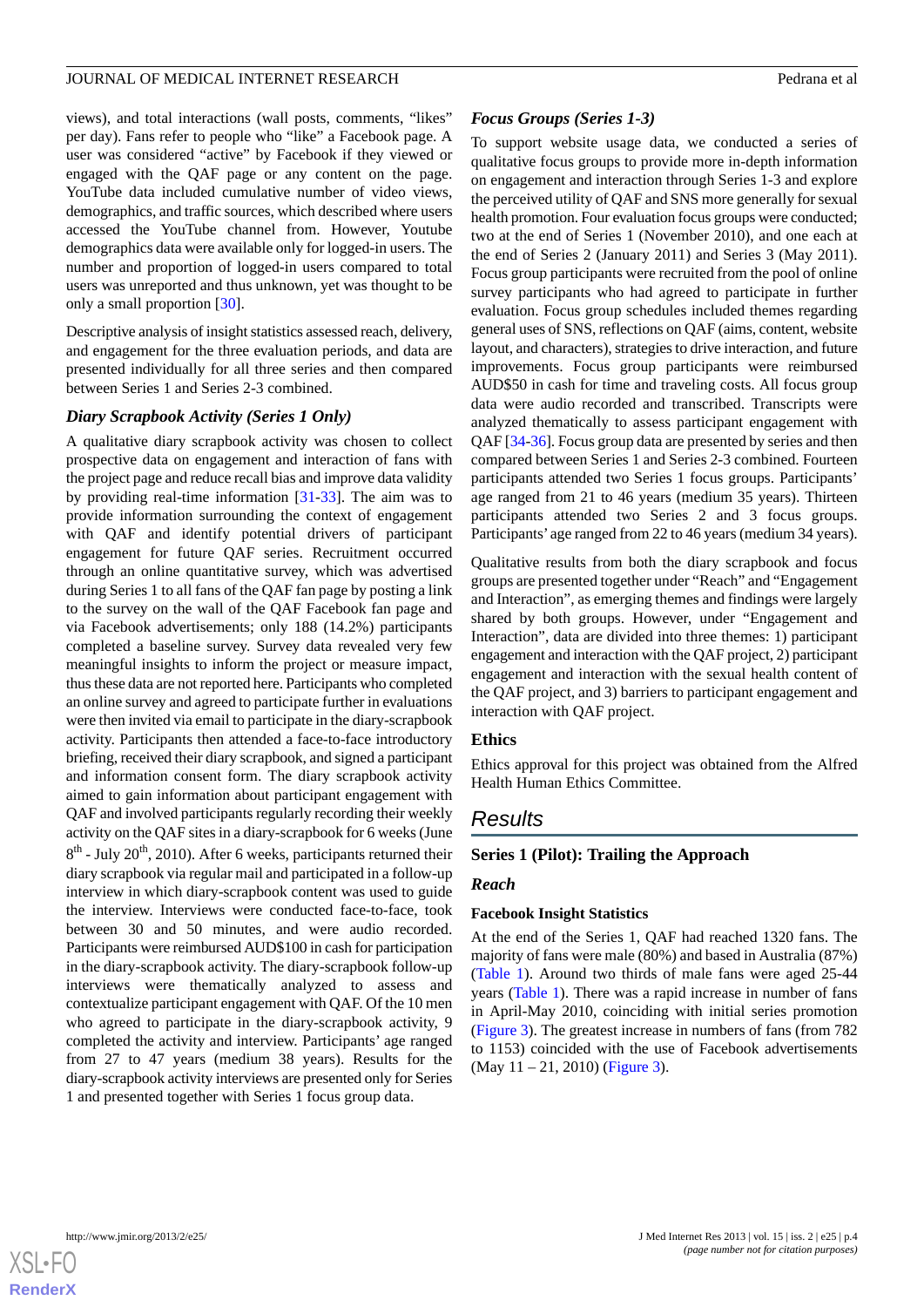#### JOURNAL OF MEDICAL INTERNET RESEARCH **Pedrana et al.** Pedrana et al.

**Figure 3.** Total fans over time, on QAF Facebook page from Series 1-3.



## **YouTube Insight Statistics**

At the end of Series 1, the QAF YouTube Channel had received 7297 video views. The majority of logged-in viewers were male (92%), located in Australia (72%), and aged 44-54 years (43%)

(Table 2). The most popular video was Episode 1, "I've Never...Felched", which covered coming out and past sexual experiences, with 1672 video views. The next most viewed was Episode 2, "Lady Gaga on a Disco Stick", which covered drug use and risky sex, with 1077 views.

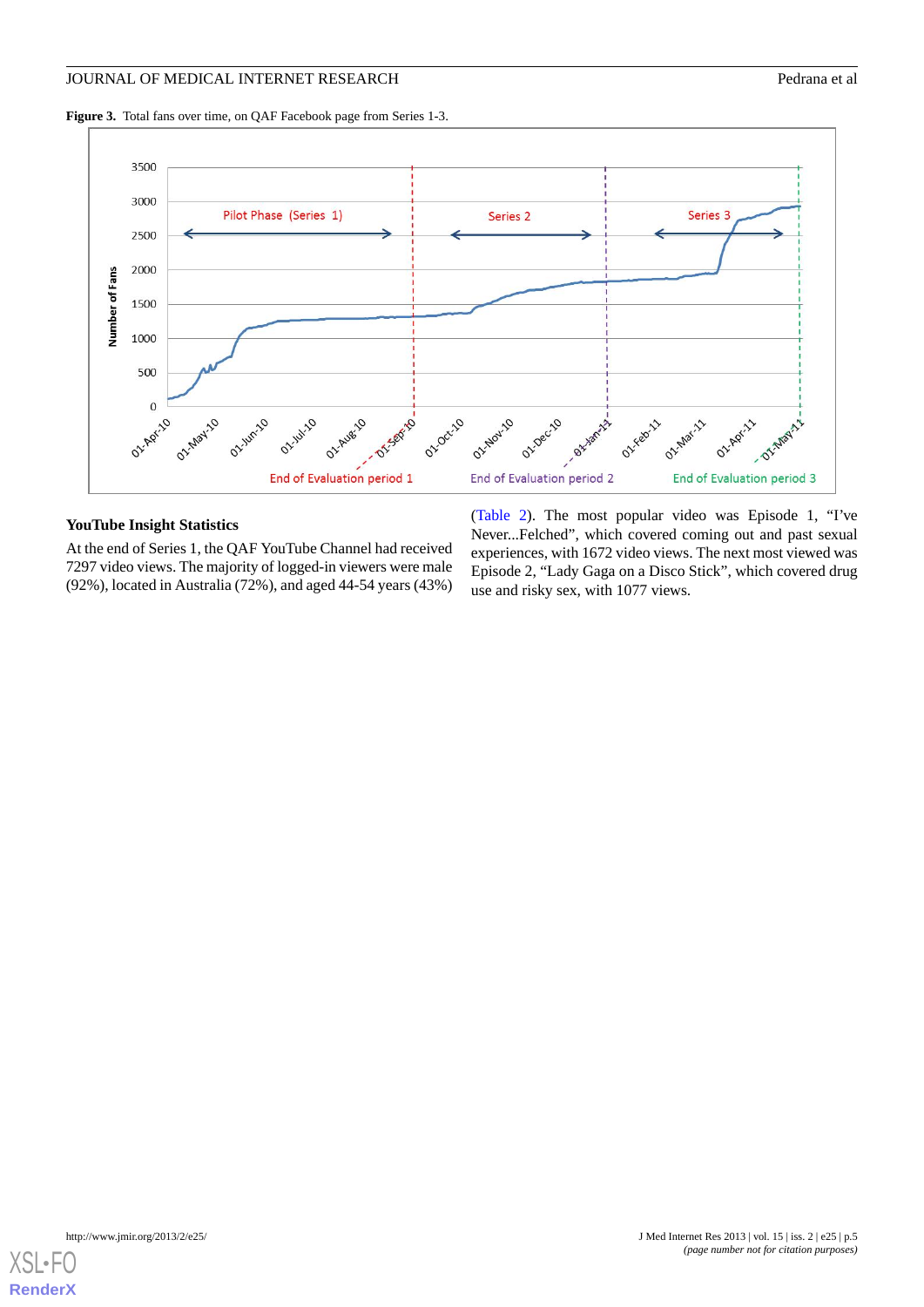# **JOURNAL OF MEDICAL INTERNET RESEARCH** Pedrana et al

**Table 1.** Key metrics from the QAF Facebook page usage statistics per series (source: Facebook insights statistics).

| Variables                                    | Series 1             | Series 2         | Series 3          |  |
|----------------------------------------------|----------------------|------------------|-------------------|--|
| Evaluation period                            | April - Aug.<br>2010 | Sept. - Dec 2010 | Jan. - April 2011 |  |
| Reach                                        |                      |                  |                   |  |
| Total fans at series conclusion (cumulative) | 1320                 | 1835             | 2929              |  |
| Number of new fans reached                   | 1199                 | 501              | 1094              |  |
| $n$ (%) male                                 | 1026(80.3)           | 1446 (81.5)      | 2424 (84.7)       |  |
| Age groups, n (%)                            |                      |                  |                   |  |
| $13-17$ years                                | 54(2.2)              | 34(2.4)          | 54(2.2)           |  |
| $18-24$ years                                | 641 (19.1)           | 272(18.8)        | 641 (26.4)        |  |
| 25-34 years                                  | 784 (33.0)           | 500 (34.6)       | 784 (32.3)        |  |
| 35-44 years                                  | 582 (29.8)           | 399 (27.6)       | 582 (24.0)        |  |
| 45-54 years                                  | 275 (11.9)           | 184 (12.8)       | 275(11.3)         |  |
| $> 55$ years                                 | 88 (3.9)             | 57(3.9)          | 88 (3.6)          |  |
| Top countries where fans are based, n (%)    |                      |                  |                   |  |
| Australia                                    | 1115 (87.4)          | 1493 (85.3)      | 2504 (88.4)       |  |
| <b>United States</b>                         | 44(3.5)              | 75(4.3)          | 107(3.8)          |  |
| <b>United Kingdom</b>                        | 41 $(3.2)$           | 76(4.3)          | 91(3.2)           |  |
| Other                                        | 76(5.9)              | 57(6.1)          | 132(4.6)          |  |
| <b>Engagement and Interaction</b>            |                      |                  |                   |  |
| Total page interactions                      | 526                  | 942              | 927               |  |
| Likes                                        | 281                  | 546              | 495               |  |
| Comments                                     | 205                  | 380              | 413               |  |
| Wall posts                                   | 40                   | 16               | 19                |  |
| Unsubscribes                                 | 39                   | 24               | 10                |  |
| Unique page views                            | 6105                 | 4898             | 5771              |  |
| Video views                                  | 2642                 | 9608             | 9903              |  |

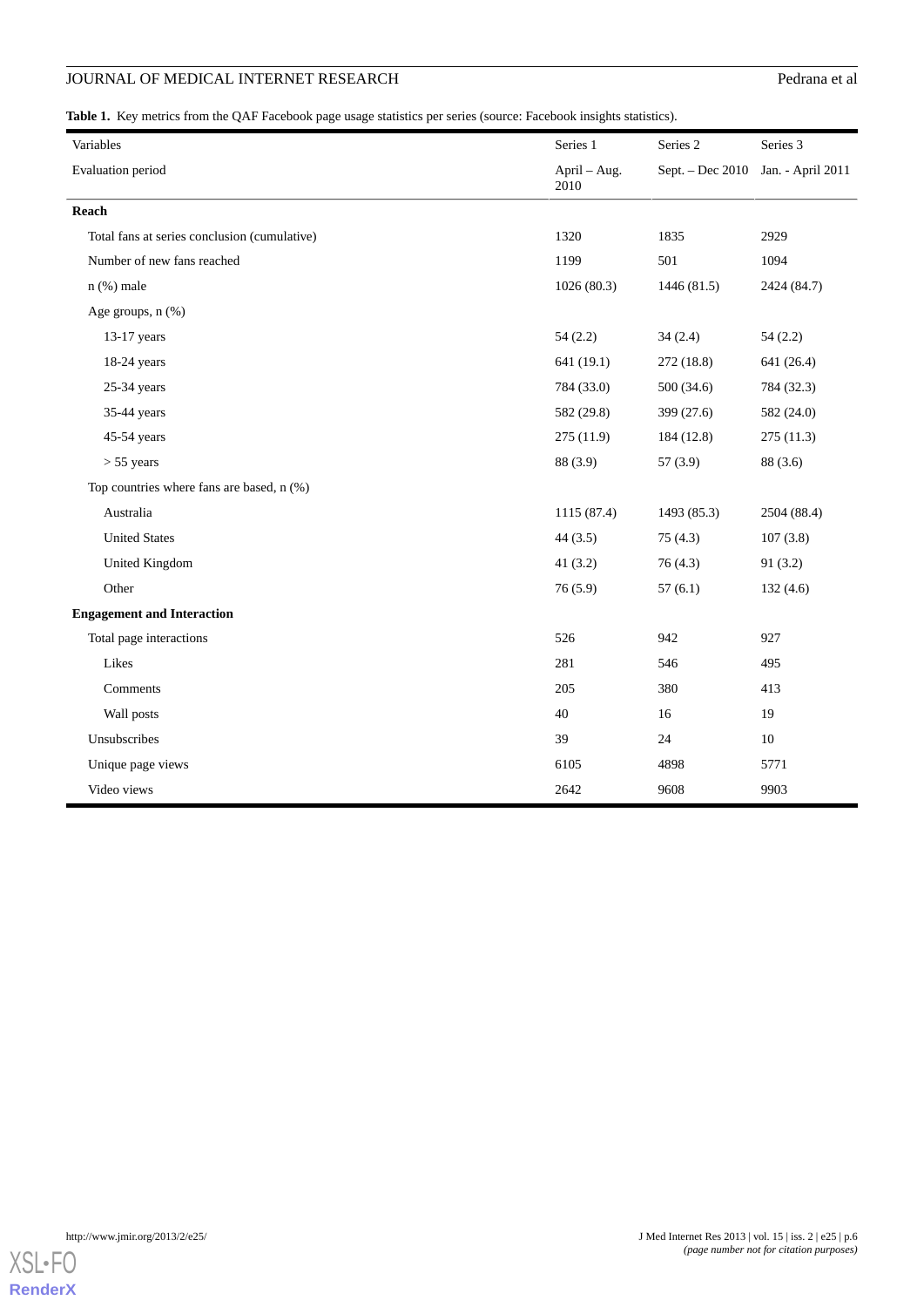|  |  |  |  |  |  | <b>Table 2.</b> Key metrics from the QAF YouTube page usage statistics per series (source: YouTube insights statistics). |
|--|--|--|--|--|--|--------------------------------------------------------------------------------------------------------------------------|
|--|--|--|--|--|--|--------------------------------------------------------------------------------------------------------------------------|

| Variables                                   | Series 1                 | Series 2          | Series 3          |
|---------------------------------------------|--------------------------|-------------------|-------------------|
| Evaluation period                           | April - Aug. 2010        | Sept. - Dec. 2010 | Jan. - April 2011 |
| Reach                                       |                          |                   |                   |
| Total video views per series                | 7297                     | 9594              | 14466             |
| Number of views of most popular episode     | 1672                     | 831               | 1816              |
| Proportion male (%) <sup>a</sup>            | 92.1                     | 91.2              | 91.1              |
| Age group of male fans $(\%)^{a,b}$         |                          |                   |                   |
| 13-17 years                                 | 0.0                      | 0.0               | 0.8               |
| 18-24 years                                 | $6.1\,$                  | 7.3               | 4.3               |
| $25-34$ years                               | 8.6                      | 12.6              | 7.9               |
| 35-44 years                                 | 21.1                     | 22.3              | 25.3              |
| 45-54 years                                 | 43.0                     | 29.4              | 37.5              |
| $> 55$ years                                | 13.3                     | 19.5              | 15.3              |
| Top countries where fans are based $(\%)^a$ |                          |                   |                   |
| Australia                                   | 71.6                     | 73.2              | 67.2              |
| <b>United States</b>                        | 13.7                     | 8.3               | 9.8               |
| <b>United Kingdom</b>                       | 2.4                      | 3.0               | 4.2               |
| Saudi Arabia <sup>c</sup>                   | $\overline{\phantom{a}}$ | $2.2\,$           | 4.4               |
| <b>Engagement and Interaction</b>           |                          |                   |                   |
| New subscribers                             | 79                       | 61                | 44                |
| Likes                                       | 36                       | 70                | 75                |
| Dislikes                                    | $\mathbf{1}$             | $\mathbf{0}$      | 3                 |
| Favorites                                   | 17                       | 15                | 23                |
| Comments                                    | $11\,$                   | 9                 | 17                |
| Sharing                                     | $\boldsymbol{0}$         | $\boldsymbol{0}$  | 5                 |

<sup>a</sup>These variables are based on the number of users with a YouTube profile, which account for only a small proportion of the total sample, thus caution should be taken when interpreting these results.

<sup>b</sup>Percentages of male fans only; so do not add up to 100%.

<sup>c</sup>In Series 3, Saudi Arabia took over the United Kingdom as the third country with most video views.

## **Diary Scrapbook Activity and Focus Groups**

The majority of participants reported first finding out about QAF from Facebook advertisements. Facebook advertisements appeared to be more effective at attracting fans than any other form of promotional materials, including advisements in gay media (Figure 2); although a few people became aware of the project through their online social networks: "I came in at Episode 4, a friend shared it with me on Facebook, and then I got hooked!" (focus group participant). Some participants described barriers to project reach, which were largely focused around the limitations of the medium/platform in which the intervention was delivered, reporting that they either did not notice the QAF project's presence on Facebook among the other traffic or did notice the QAF project but their attention was quickly directed to one of the many other activities on Facebook: "There's so much stuff [on Facebook] that is released all the

[XSL](http://www.w3.org/Style/XSL)•FO **[RenderX](http://www.renderx.com/)**

time … even if you design something really good, it's released into this huge noise of material that's released every day, every hour" (diary participant) and "With 300 odd friends on your list [on Facebook], the posts [on Facebook] go through very fast … so you don't always get to see it" (diary participant).

## *Engagement and Interaction*

## **Facebook Insight Statistics**

At the end of Series 1, the QAF page had received 6105 unique page views, 2642 individual video views, and 526 page interactions, including 281 likes, 205 comments, and 40 wall posts (Table 1). There were peaks in active users and unique pages views during the early stages of implementation, particularly during the initial promotion period (April-May 2010), then a plateau throughout the rest of the series (Figure 4). The peaks in page interactions coincided with webisode postings (Figure 5).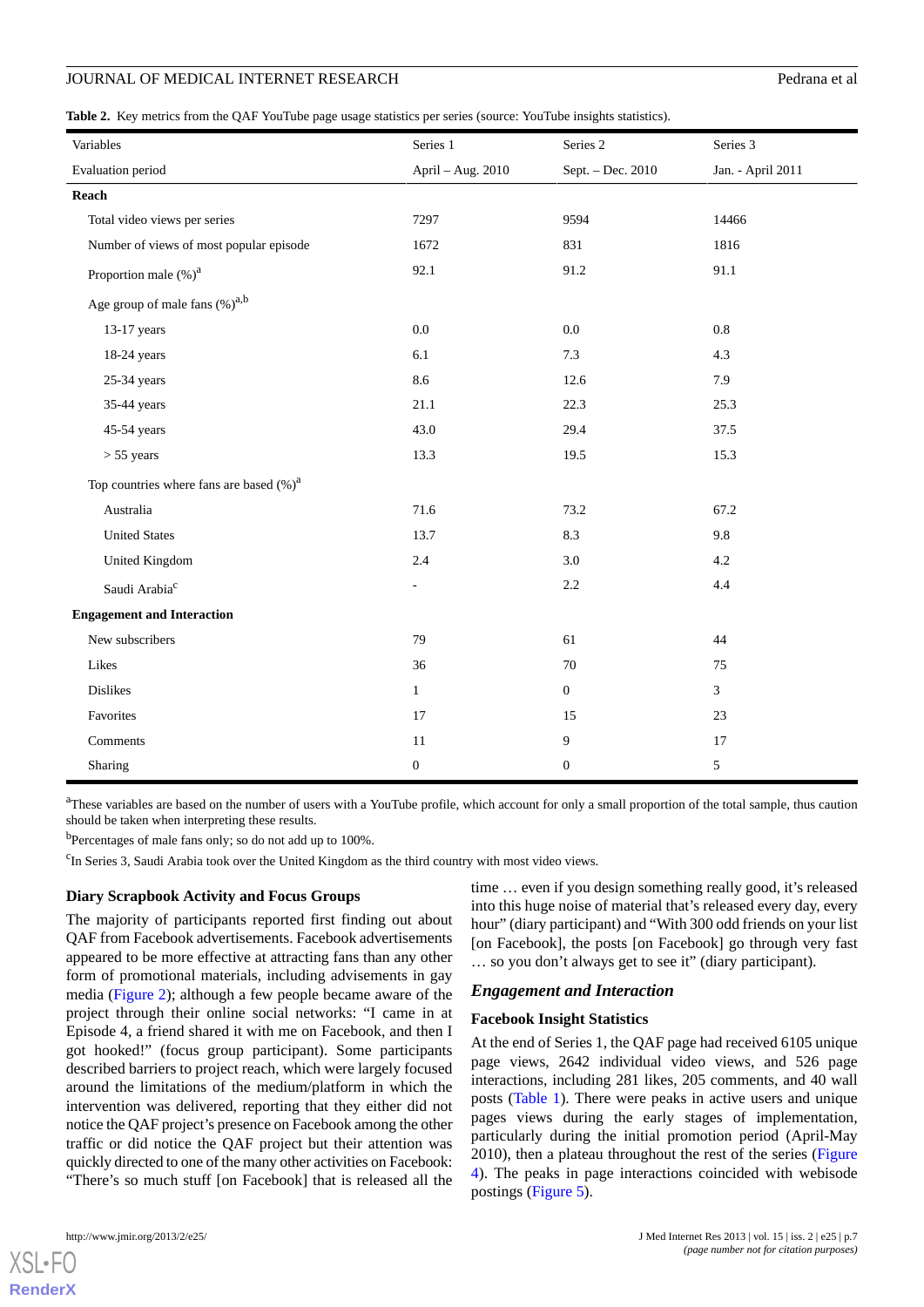**Figure 4.** Total number of weekly and monthly active fans, on QAF Facebook page from Series 1-3.



**Figure 5.** Total number of unique page interactions (includes wall posts, comments, and 'likes') over time, on QAF Facebook page from Series 1-3.



#### **YouTube Insight Statistics**

The QAF YouTube channel had received 7297 video views by the end of Series 1, which, along with the 79 subscriptions to the channel, 36 likes, and a small proportion of comments and favorites the page received, provided evidence of user engagement and interaction (Table 2).The comments from fans were largely positive and included quotes such as "Very cute! That scene would be really funny if they were all drinking VB [beer]", "OMG! I love this parody!", and "Very funny".

#### *Diary Scrapbook Activity and Focus Groups*

## **Participant Engagement and Interaction With the QAF Project**

Participants reported the main reason for visiting and interacting with the QAF page was to watch the webisodes. They described the webisodes as interesting and engaging and liked the interactive web-based soap-opera style. They also commented

[XSL](http://www.w3.org/Style/XSL)•FO **[RenderX](http://www.renderx.com/)**

positively on the quality of the content produced: "I found the videos really interesting and the videos were well produced ... that was the thing that drove me to go back [to the page] a few times" (diary participant), "I went back just to watch the videos, I found them really good" (diary participant), and:

*I felt comfortable watching it, it was entertaining. I didn't get the sexual health message at first, it's quite subtle. Entertaining to watch which kept my interest.* [focus group participant]

## **Participant Engagement and Interaction With the Sexual Health Content of the QAF project**

Participants also describe how they liked the subtlety and realism of the content of the webisodes. They also discussed how the style of the presentation of the sexual health information (via video), made them feel comfortable to engage with the project: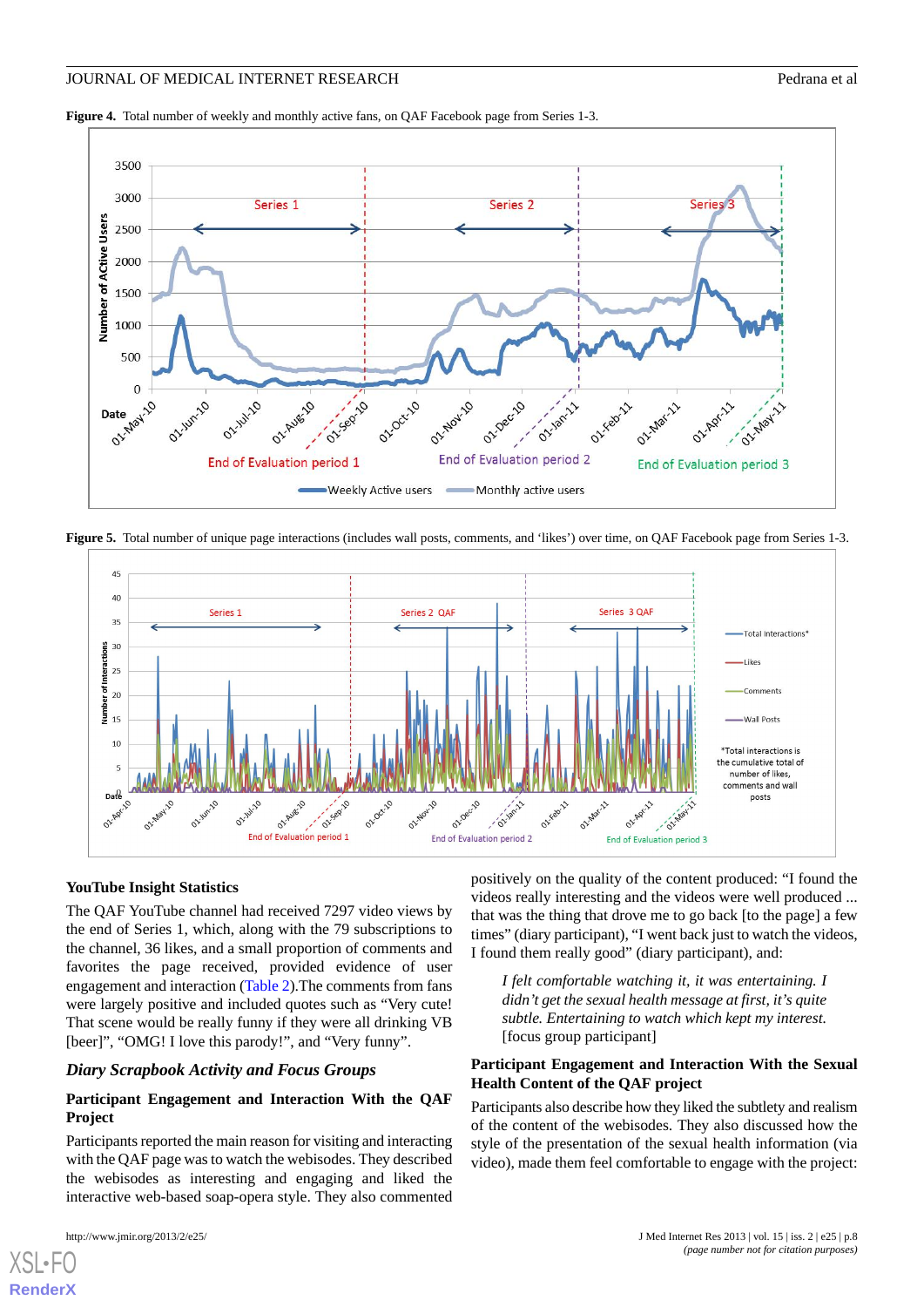*I mean [the episodes] are digestible, they're good. They show a true side to gay friends*

*getting together and talking about probably what some people would see as trivial things in our lives, but they're actually real things in our lives.* [diary participant]

*I like it because I'm comfortable watching it. But I'm also uncomfortable at times. There are certain episodes that break me, but I can relate to those episodes because I know people who would react like that.* [focus group participant]

*I respond better and like it because it's subtle, it's not rammed down your throat. I wouldn't respond well if it was rammed down my throat.* [focus group participant]

Some participants also discussed how they thought QAF provided the gay community with an opportunity to discuss sexual health content on Facebook with peers, which was a positive step: "I think congratulations, it's a really useful tool for the community that allows them to interact, and talk about subjects that I don't think really exist so there's a real need for it" (diary participant).

## **Barriers to Participant Engagement and Interaction With the QAF Project**

Although most participants expressed initial enthusiasm for the project, they described that after a few episode they tended to lose interest. There were two main reasons cited for not returning to the QAF Facebook page. First, the QAF Facebook page was not very visible in the large amount of traffic occurring on their Facebook newsfeeds. Second, the frequency of webisode posts without sufficiently engaging additional content on the QAF page was a barrier to coming back:

*The long wait between episodes and the length…it's easy to forget about the project. And there was almost no reason to go back … I probably watched two or three times and that was it …* [focus group participant]

*When I first signed up to it, I probably went on two or three times in that first week and then*

*it was just like totally forgotten about.* [focus group participant]

Participants also reported that the public nature of Facebook meant they were careful about what they commented on because it would show up in their status updates. Some participants questioned the suitability/appropriateness of Facebook as a forum for discussing sexual health: "Maybe it was a bit odd, talking about [sexual health issues] on Facebook…it's not really the right forum, like you're not in the mind space to be talking about this kind of stuff" (diary participant) and "I didn't really even necessarily have a reason to interact. I don't know why ... The way [QAF] is doesn't really seem like a social site" (diary participant).

*I don't know that Facebook lends itself to sexual health promotion in some ways … I tend to engage on Facebook as a communicative method to keep in touch with my friends. But there are interests and causes that I like pages for … like a justice cause ... I can't see how sexual health fits into either of those.* [focus group participant]

Some participants acknowledged that their usual habits or interactions on Facebook dictated the extent of their engagement with the QAF page, not necessarily the content of the project: "I tend not to comment a lot on Facebook anyway. The only times I tend to comment on people's various updates and things is if I know them particularly well" (diary participant) and "Normally I wouldn't write comments [on Facebook fan pages], I'd normally just 'like' something" (diary participant).

## **Series 2 and 3 – Increasing Reach and Engagement**

Building on the success of the Series 1 pilot and aiming to capitalize on the existing fan base, QAF continued into further series. Several changes were made to the subsequent series based on evaluation findings from Series 1 (Table 3).

**Table 3.** Changes made to QAF project implementation following evaluation of Series 1 pilot.

| Challenges from Series 1                                                                                                | Changes for subsequent series                                                                                         |
|-------------------------------------------------------------------------------------------------------------------------|-----------------------------------------------------------------------------------------------------------------------|
| Plateau of new fans reached by mid-season                                                                               | Introduction of new characters to increase/sustain engagement                                                         |
| Infrequent & irregular timing of episode releases                                                                       | Twelve episodes, posted every Wednesday at midday; compared to almost<br>every 2 wks on no particular day in Series 1 |
| Decrease in return of fans to pages                                                                                     | Intensified use of Facebook advertisements to target self-identified gay<br>men                                       |
| Discussions on Facebook about the webisodes or sexual health issues was<br>minimal, communication still largely one-way | Using dramatic themes in episodes to elicit organic user-led discussion<br>about sexual health                        |

#### *Reach*

[XSL](http://www.w3.org/Style/XSL)•FO **[RenderX](http://www.renderx.com/)**

#### **Facebook Insight Statistics**

There was a steady increase in fans throughout Series 2 and a sharp increase mid-way through Series 3 (Figure 3). By the end of Series 2, QAF had gained 501 fans in addition to those from Series 1 (38% increase from Series 1) to total of 1835 fans. By the end of Series 3, this had reached 2929 fans (59% increase

from Series 2). Fans continued to be predominantly male. However, the proportion of younger fans increased in Series 3 (Table 1). While fans remained predominantly based in Australia, by the end of Series 3, there were QAF fans in over 18 other countries. The total number of video views increased dramatically over Series 2 and 3 compared to the first series.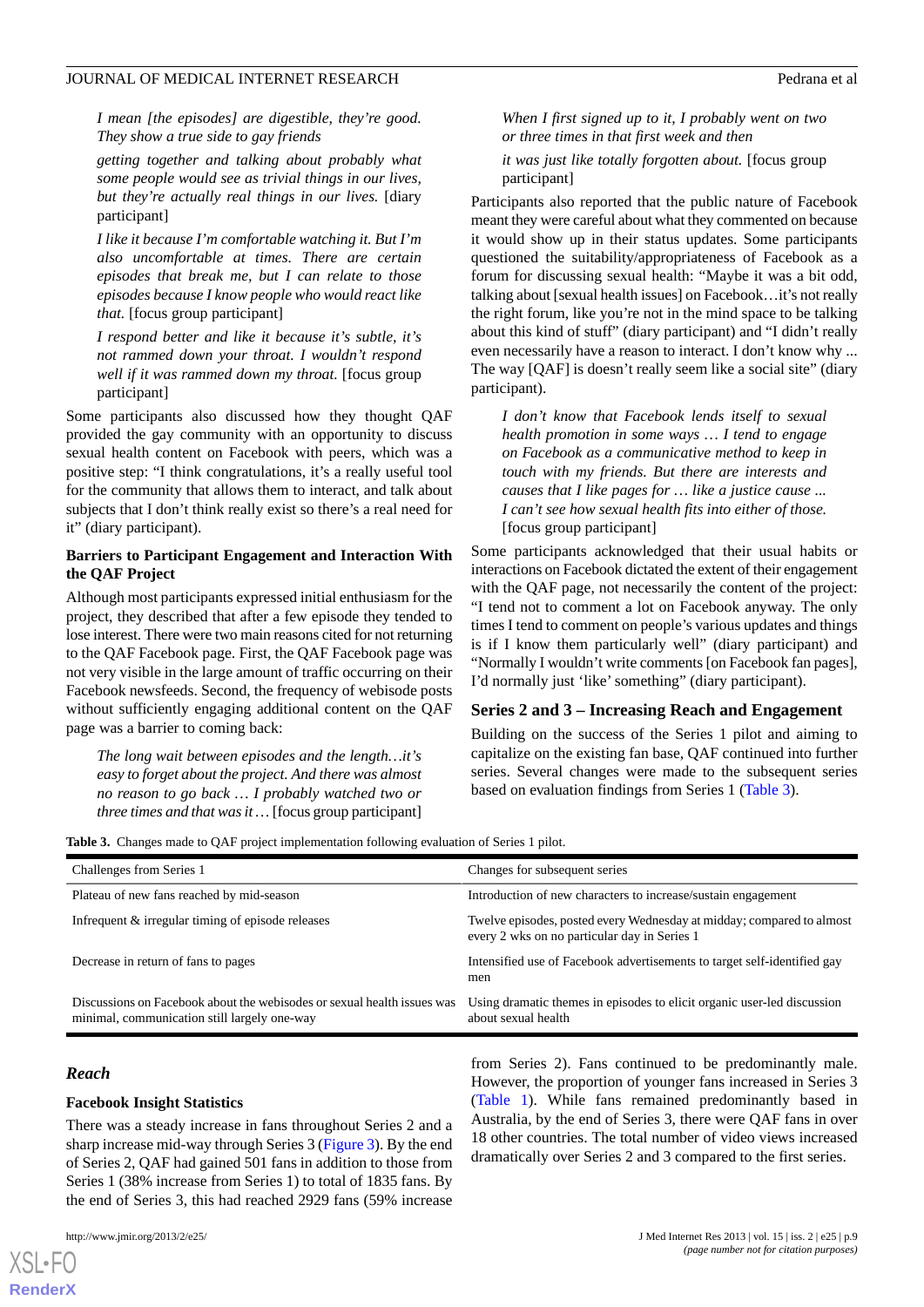#### **YouTube Insight Statistics**

At the conclusion of Series 3, the QAF YouTube channel had received 31,357 video views. Compared to Series 1, QAF increased its video views in both series: 9594 views (31% increase) by the end of Series 2 and 14,466 views (98% increase) by the end of Series 3. YouTube viewers (logged-in viewers) remained predominantly male, resided in Australia, and were older at 35-54 years (65%) compared to Facebook fans (Table 2). The QAF YouTube channel received almost a third of their views from other countries; including the United States, United Kingdom, and Saudi Arabia (Table 2).The most popular videos were those of Series 1, with the most popular being Episode 5, "Sex text … call Aaron for a good time", which deals with multiple sex partners and received 3092 individual video views.

#### *Engagement and Interaction*

#### **Facebook Insight Statistics**

Compared to Series 1, video views and page interactions, including wall posts, comments, and likes, increased during Series 2 and 3 and displayed a very different dynamic (Figures 5 and 6). Figure 6 clearly demonstrates the increased engagement with the videos over Series 2-3, while Figure 5 shows increased interaction with the page, evident by increases in both wall posts, comments, and likes compared to Series 1. There were similar increases in the proportion of active fans in Series 2 and 3 compared Series 1 (Figure 4). By the second half of Series 3 (Mar.-April 2011), between 50%-70% of fans were active users, interacting with the page at least monthly.





#### **YouTube Insight Statistics**

By the end of Series 3, the YouTube channel had received over 30,000 video views across all the three series, ranging from 124 to 3092 views per individual episode. Compared to Series 1, the page received increased numbers of fan subscriptions and numbers of likes, comments, and favorites, and by Series 3, fans had begun sharing the QAF videos with their friends, further evidence of user engagement (Table 2). Comments from fans over Series 2-3 progressively went beyond simply endorsing the videos as "funny" as seen in Series 1, and began to discuss and debate the sexual health content of the videos with other users, again evidence of user interaction with both the medium and content. Examples of these comments include: "I don't know if that's true. HIV is a big issue, and a big killer, but it's a surprisingly ineffective virus in terms of infecting people, as in, compared to the common cold etc.", "HIV isn't going to infect people at any opportunity ... still important to be safe, but chances of contracting it when practicing safe sex are very low", and:

*I think the HIV+ guy should have been honest straight up, and then let the other guy decide for himself whether he was willing to take the risk. Personally I would still have safe sex with him, but I would most certainly be angered if I was put at risk without my knowledge. It's not fair on your partner to keep them in the dark about something which could result in their death.*

#### *Focus Groups*

Results from the two focus groups at the end of Series 2 and 3 are presented together, as they covered similar themes. Comments were not necessarily restricted to specific series.

#### **Participant Engagement and Interaction With the QAF Project**

Similar to Series 1, participants' engagement and interaction with the QAF project were based around the webisodes. Again participants commented that the high production values and the balance between entertainment and education kept them engaged through subsequent series. Participants also reported that the

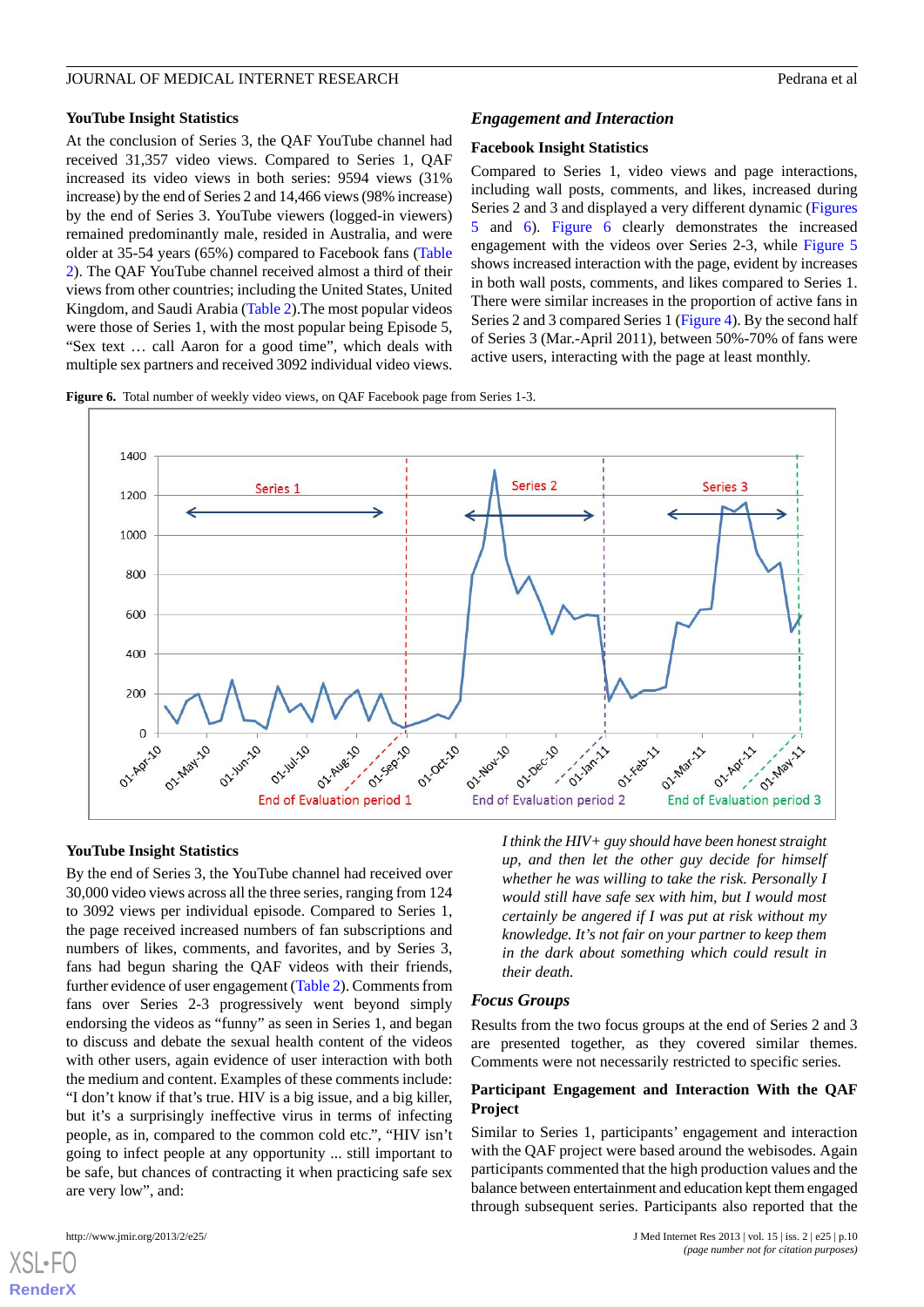regular format of posting videos once a week on the same day and the introduction of new characters, including popular celebrities, helped keep them interested and engaged with the project: "It's good for its entertainment value, and the episodes are short and don't take long to watch, so don't have to keep my interest for too long. I liked the subplot with Brendan's mum, Denise Scott, and her coming to terms with Brendo being gay" (Series 2 focus group participant), "Yep. It gets a bit ridiculous trying to put a message into every episode. Some are just purely entertaining" (Series 2 focus group participant), and "The fact the QAF could fill out a screening at the queer film festival means it must be very engaging" (Series 3 focus group participant).

#### **Participant Engagement and Interaction With the Sexual Health Content of the QAF Project**

Participants described how they continued to engage and interact with the project throughout subsequent series due to realistic portrayal of the characters and relatable scenarios depicted in the QAF. Participants also were easily able to recall the characters and storylines from the previous series, further evidence of engagement with QAF: "My first impression was that it was an interesting but positive portrayal of gay culture. It had real people in it, people I would know." (Series 3 focus group participant), "I've been in a situation exactly like that, that's how realistic it was" (Series 2 focus group participant), and:

*I think people can relate to Brendan's vulnerability. And it's a rational message about PEP – telling people that it needs to be taken within 72 hours, and you have to take it for 28 days. It wasn't preachy, just realistic.* [Series 3 focus group participant]

*The one with the altercation on the kitchen floor, I hated that one, it clearly sticks in my mind. When he finds out the guy he's been seeing is positive. It's most memorable for me.*" [Series 3 focus group participant]

Some participants also described how QAF provided them with an opportunity to discuss sexual health issues with their peers. They also described how these discussions that occurred on the page with other fans and with the QAF project made them feel involved and "gave them a voice": "It encourages you to talk about your sex life. I've spent years of not talking about my sex life with anybody" (Series 2 focus group participant) and:

*I like that I can also share it with my friends, both gay and straight. It opens up communication with people who aren't necessarily part of the target audience. It's a good discussion point with friends, everyone has different opinions so it's great to have a discussion about it.* [Series 3 focus group participant]

*I didn't know a great deal about PEP, so that episode made me find more information about it and share that with my friends who had never even heard about it. So it provided me with new knowledge. Also that it shows that you can have HIV+ve/-ve relationships and showing these in a 'normal'positive light, I think it's great education in that way. I like the way that was handled.* [Series 3 focus group participant]

## **Barriers to Participant Engagement and Interaction With QAF Project**

Similar to Series 1, some participants were still not comfortable with interacting with the page and preferred to just to view the videos or discussions, while others appear to still be engaged with the project but simply chose not to interact with others on the page:

*I just watch it. I don't read the discussions or comment. I only look when I remember, sometimes I forget about it, maybe it's not in my face enough.* [Series 3 focus group participant]

*Some episodes that I've really enjoyed and engaged with and so I read the discussions. But I'm not at a point where I'll write on the discussions, I don't feel comfortable putting my view across with my name and photo there. But I do discuss heavily the big issues that come out of the episodes with friends, for example the one where he comes out about being HIV positive.* [Series 2 focus group participant]

The public nature of Facebook remained a concern throughout the subsequent series and was a potential barrier for some people to engage/interact with the project:

*I think it's missing a website, there needs to be a website for those who don't use Facebook or YouTube or who want it to be more private. A website would be easy to access and could be anonymous, that could further engage people.* [Series 3 focus group participant]

# *Discussion*

The QAF project is among the first published examples of how to develop, implement, and evaluate an online sexual health promotion intervention on SNS [\[14](#page-13-3)]. This process evaluation of a pilot study that developed into a sustained health promotion project demonstrates how an iterative and reflexive approach to health promotion interventions can be applied successfully to new media. While many organizations are using SNS for health promotion, the majority are not effectively exploiting SNS functions to engage their target audiences [\[14](#page-13-3)]. With the sustained number of fans and increasing engagement over time, QAF provides a useful model for developing health promotion interventions on SNS.

## **Reach**

Within a relatively short period, the QAF project managed to reach almost 3000 fans and received over 30,000 videos views. While these numbers may not appear large considering the popularity of SNS [[37\]](#page-14-3) and the ability for "viral" spread, when considered against other sexual health promotion activities being delivered on Facebook (median of 327 fans, range 15-111,391) and other SNS [[14\]](#page-13-3), it is considerable.

Across the three series, the reach of QAF continued to increase. The most successful promotion tool for reaching potential fans was Facebook advertisements, which enabled targeting of fans by age, geographical location, and sexual orientation (ie, "Interested in" males or females). Mid-way through Series 3,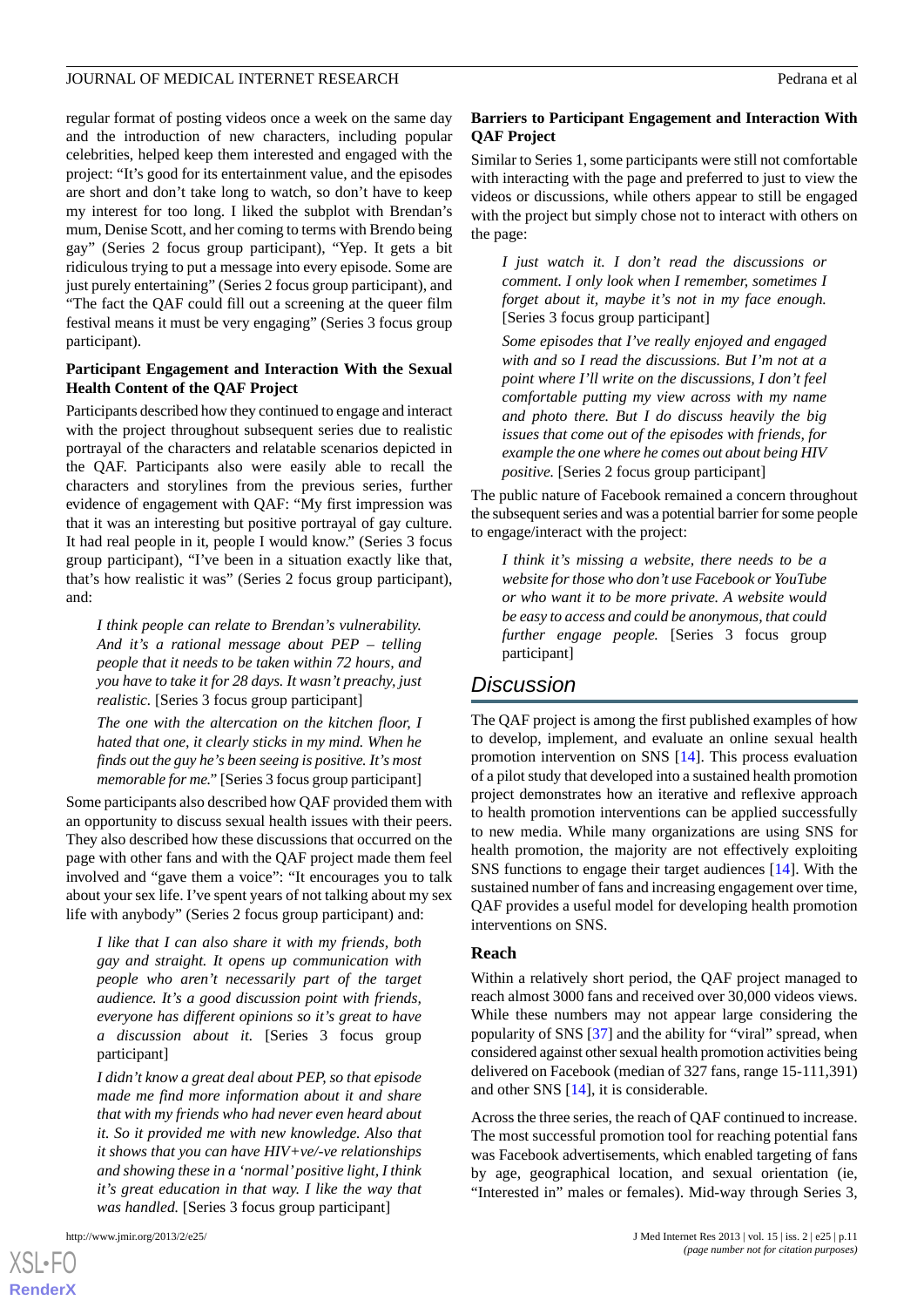#### JOURNAL OF MEDICAL INTERNET RESEARCH **For a state of the state of the state of the state of the state of the state of the state of the state of the state of the state of the state of the state of the state of the state of**

Facebook enhanced the targeting capabilities for their advertisements, enabling the targeting of friends of current fans. This resulted in a substantial boost in fan numbers with no additional effort required by the project team. Furthermore, although promotion efforts were focused locally, viewers from over 50 countries were reached, including a considerable number of Facebook fans and YouTube viewers from the United States, United Kingdom, and Saudi Arabia. This result highlights the huge multijurisdictional potential reach of SNS.

#### **Engagement and Interaction**

A key aim of QAF was to explore the use of SNS as a space for engaging gay men in interactive sexual health promotion. This evaluation showed ongoing and increasing participant engagement with QAF across series, as measured through a variety of methods. Fans engaged primarily with the short webisodes in which health promotional messages were embedded, highlighting the utility of video content in engaging fans but also in delivering health messages. Key reasons for fans returning to the site and continuing to engage with the project included the format (video drama series), the content (realistic, relatable, subtle), the quality (high production values), and the entertainment-education or "Edutainment" approach [[38\]](#page-14-4). These results demonstrate the benefits of interactive health communication to engage users on health topics, particularly on sensitive issues such as sexual health, as evidenced by the rich qualitative data presented in this evaluation. Similar findings have been described elsewhere [\[18](#page-13-7)-[20\]](#page-13-9). Furthermore, "Edutainment" has emerged as a popular approach [[39,](#page-14-5)[40](#page-14-6)] for increasing "functional" learning through content that both entertains and educates [\[38](#page-14-4)].

These attributes place further emphasis on the quality and credibility of content produced in these spaces, as SNS rely on users' ability to assess the usefulness, utility, and trustworthiness of content before they choose to engage [[20\]](#page-13-9). Throughout this evaluation, qualitative data highlighted how participant engagement and interaction were heavily dependent on the credibility of the video content. This evaluation provided some evidence of the importance of these attributes, as participants consistently described the high production quality of the webisodes, in combination with the realistic characters and storylines as key factors in maintaining their engagement. Participants also described how the QAF Facebook page provided both impetus and space for online discussions with peers and encouraged interactions between fans. Project staff (data not reported here) also noted that by the end of Series 3, less promoting and probing were required by project staff as fans began initiating discussions and debate around sexual health topics and ongoing user-led discussions became more routine. Given the volume of content produced on SNS, intervention designers must carefully consider the quality and credibility of content if they are to be successful in reaching and engaging their audience in a sustained manner. Other similar studies have used different methods for building community engagement through online social networks, with a US-based study choosing to pay community members rather than research project staff to engage their peers in HIV prevention efforts [\[15](#page-13-4)].

This evaluation exposed a number of potential barriers to fan engagement. Concerns about privacy and the public nature of Facebook inhibited some people from engaging with the project. Privacy has been identified previously [[16,](#page-13-5)[41](#page-14-7)] as a key barrier to engaging groups in an online environment, particularly on a SNS where there is a lack of anonymity and limited capacity to provide confidentiality for participants. One important consideration here is the different opportunity that SNS can provide for different "types of users" (ie, The Creator, The Critic, The Spectator) $[42-44]$  $[42-44]$  $[42-44]$  to engage in a way that is comfortable to them. More in-depth evaluation designs, including more detailed content analyses of discussions that occurred on the QAF page, may offer insights to understand the characteristics and online behaviors of different types of users. Disaggregating analyses of outcome data may also help determine what effects the depth of user engagement may have on overall impact of the intervention. For example, are fans that interact at a high frequency more likely to modify behavior or have greater awareness of the health issue than other fans?

The success of SNS and other online applications to provide opportunities for online communities to form, often created through shared beliefs and values, has resulted in enthusiastic socializing and network building [\[44](#page-14-9)]. Exploiting the functionalities of SNS to increase engagement with interventions and excite social activity around topics such as sexual health is an important step to potentially enhance the impact of such interventions on behavioral and attitudinal change [\[45](#page-14-10)].

## **Evaluation Learnings**

A number of key evaluation learnings emerged from this project. The combination of different evaluation methodologies (usage statistics, diary-scrapbook activity, focus groups) provided a rich mix of quantitative and qualitative data enabling assessment of reach, interaction, and engagement. The SNS platform enabled close monitoring of user interaction with QAF via website insight statistics, which included common website usage metrics (ie, number of fans, likes, comments, wall posts, and shares, including changes over time). As suggested by Bennet and Glasgow (2009) [[3\]](#page-12-1), it is vital that researchers working in this area develop a key set of metrics for the monitoring of social media and SNS. A recent report by Gordon (2011) [\[46](#page-14-11)] suggests a simple framework for planning and reporting social media metrics—SEE, SAY, FEEL, DO—which categorizes website usage metrics into meaningful groups to help plan and measure combination campaigns. With the focus of many publically funded health promotion interventions on impact, one important challenge for future evaluations will be to ensure that enough emphasis is placed on the importance of process evaluation. A detailed process evaluation was crucial for the success of QAF and provided detailed understanding of the key elements of the intervention and the SNS platform that drove reach and engagement with the intervention.

## **Limitations**

There are several limitations to this evaluation. Usage data were not always complete nor provided as raw data, thus limiting further data manipulation, analysis, or comparisons across SNS platforms or across other interventions. There were only small numbers of participants in the diary-scrapbook activity and the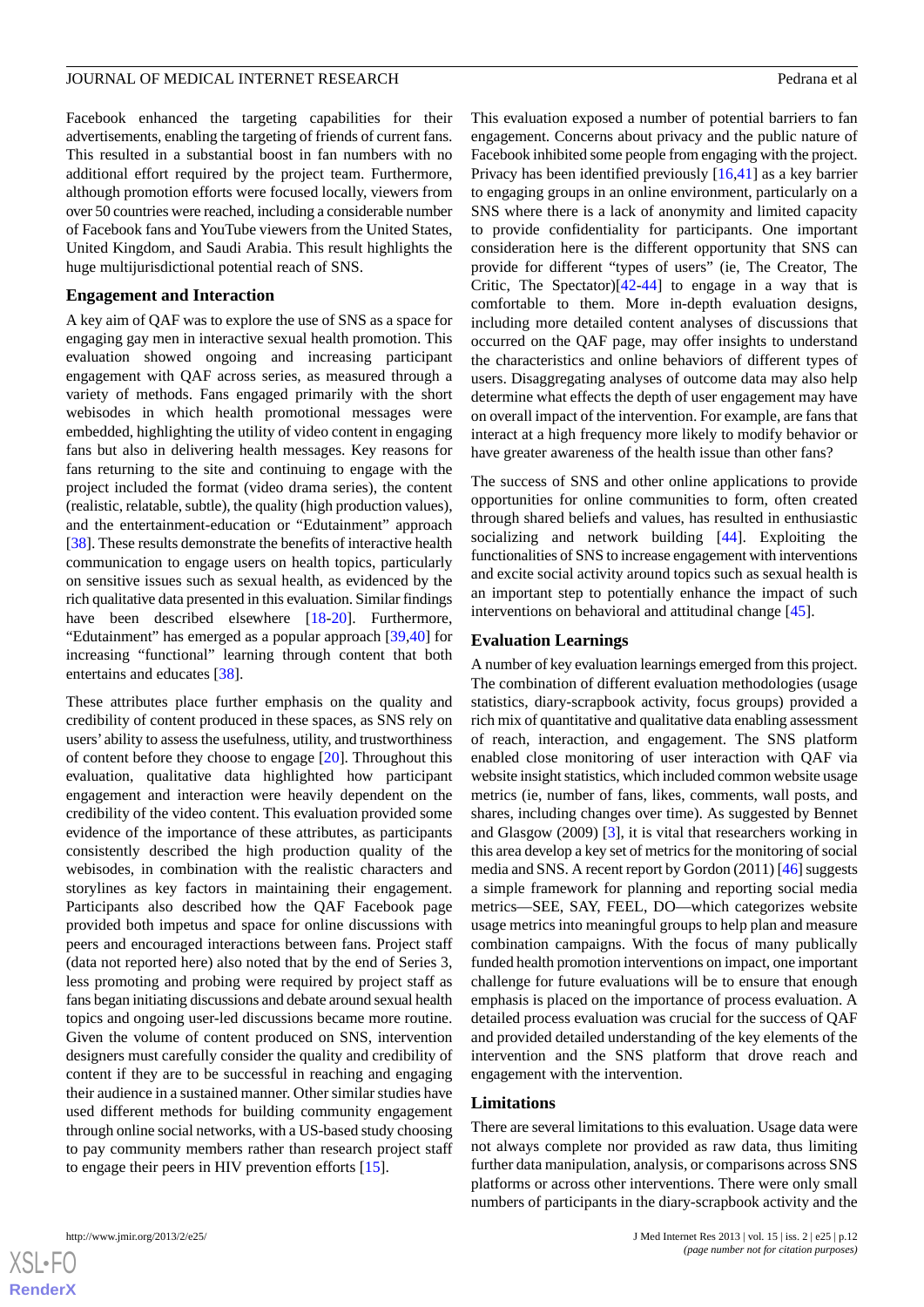focus groups, and those that chose to participate may be fans more engaged with QAF. Finally, given the limited resources available to implement and evaluate QAF, a detailed qualitative content analysis of the QAF Facebook page for Series 1 to 3 was not feasible. This also limited our ability to undertake an analysis of how learnings can be passed on through people's online social networks. Such data would provide further insights regarding enhancing participant engagement and reach for such sexual health programs through SNS. However, such an evaluation is planned for subsequent series now that additional evaluation funding has been secured.

## **Conclusions**

"Queer as F\*\*k" is one of the first published examples of how to develop, implement, and evaluate an online intervention delivering sexual health promotion on SNS. QAF reached a substantial number of fans over a sustained period and continued to increase reach and user engagement and interaction over time. An iterative approach to project development, implementation, and evaluation allowed ongoing improvements to project delivery and expanded reach and engagement to gay men in these important social networking spaces.

## **Acknowledgments**

We acknowledge the assistance of Phuong Nguyen for her work in data collection and analysis.

Alisa Pedrana receives funding from the Australia Government through a National Health and Medical Research Council (NH&MRC) Public Health Postgraduate Scholarship and the Sidney Myer Health Scholarship. Margaret Hellard receives funding from the NH&MRC as a senior research fellow. The authors gratefully acknowledge the Victorian Department of Health for providing funds to support this study and the contribution to this work by the Victorian Operational Infrastructure Support Program.

## **Authors' Contributions**

All authors were involved in the design and implementation of the QAF project. AP led the conception, preparation, and review of this manuscript. MS, JG, and MH were involved in manuscript conception and preparation. NA, SH, SC, JA, OL, and CB reviewed the manuscript.

## **Conflicts of Interest**

None declared.

## **Multimedia Appendix 1**

<span id="page-12-0"></span>Development and evaluation framework for the QAF Project.

[[PDF File \(Adobe PDF File\), 264KB](http://www.jmir.org/article/downloadSuppFile/2334/6808) - [jmir\\_v15i2e25\\_app1.pdf](http://www.jmir.org/article/downloadSuppFile/2334/6808) ]

## <span id="page-12-1"></span>**References**

- 1. Noar SM, Black HG, Pierce LB. Efficacy of computer technology-based HIV prevention interventions: a meta-analysis. AIDS 2009 Jan 2;23(1):107-115. [doi: [10.1097/QAD.0b013e32831c5500\]](http://dx.doi.org/10.1097/QAD.0b013e32831c5500) [Medline: [19050392\]](http://www.ncbi.nlm.nih.gov/entrez/query.fcgi?cmd=Retrieve&db=PubMed&list_uids=19050392&dopt=Abstract)
- <span id="page-12-2"></span>2. Noar SM, Clark A, Cole C, Lustria ML. Review of interactive safer sex Web sites: practice and potential. Health Commun 2006;20(3):233-241. [doi: [10.1207/s15327027hc2003\\_3](http://dx.doi.org/10.1207/s15327027hc2003_3)] [Medline: [17137415\]](http://www.ncbi.nlm.nih.gov/entrez/query.fcgi?cmd=Retrieve&db=PubMed&list_uids=17137415&dopt=Abstract)
- <span id="page-12-3"></span>3. Bennett GG, Glasgow RE. The delivery of public health interventions via the Internet: actualizing their potential. Annu Rev Public Health 2009;30:273-292. [doi: [10.1146/annurev.publhealth.031308.100235\]](http://dx.doi.org/10.1146/annurev.publhealth.031308.100235) [Medline: [19296777\]](http://www.ncbi.nlm.nih.gov/entrez/query.fcgi?cmd=Retrieve&db=PubMed&list_uids=19296777&dopt=Abstract)
- 4. Kirsch SE, Lewis FM. Using the World Wide Web in health-related intervention research. A review of controlled trials. Comput Inform Nurs 2004;22(1):8-18. [Medline: [15069844\]](http://www.ncbi.nlm.nih.gov/entrez/query.fcgi?cmd=Retrieve&db=PubMed&list_uids=15069844&dopt=Abstract)
- <span id="page-12-4"></span>5. Levine D, McCright J, Dobkin L, Woodruff AJ, Klausner JD. SEXINFO: a sexual health text messaging service for San Francisco youth. Am J Public Health 2008 Mar;98(3):393-395. [doi: [10.2105/AJPH.2007.110767](http://dx.doi.org/10.2105/AJPH.2007.110767)] [Medline: [18235068\]](http://www.ncbi.nlm.nih.gov/entrez/query.fcgi?cmd=Retrieve&db=PubMed&list_uids=18235068&dopt=Abstract)
- 6. Swendeman D, Rotheram-Borus MJ. Innovation in sexually transmitted disease and HIV prevention: internet and mobile phone delivery vehicles for global diffusion. Curr Opin Psychiatry 2010 Mar;23(2):139-144 [[FREE Full text\]](http://europepmc.org/abstract/MED/20087189) [doi: [10.1097/YCO.0b013e328336656a](http://dx.doi.org/10.1097/YCO.0b013e328336656a)] [Medline: [20087189](http://www.ncbi.nlm.nih.gov/entrez/query.fcgi?cmd=Retrieve&db=PubMed&list_uids=20087189&dopt=Abstract)]
- <span id="page-12-5"></span>7. Rhodes SD, Hergenrather KC, Duncan J, Vissman AT, Miller C, Wilkin AM, et al. A pilot intervention utilizing Internet chat rooms to prevent HIV risk behaviors among men who have sex with men. Public Health Rep 2010;125 Suppl 1:29-37 [[FREE Full text](http://europepmc.org/abstract/MED/20408385)] [Medline: [20408385](http://www.ncbi.nlm.nih.gov/entrez/query.fcgi?cmd=Retrieve&db=PubMed&list_uids=20408385&dopt=Abstract)]
- 8. Hightow-Weidman LB, Pike E, Fowler B, Matthews DM, Kibe J, McCoy R, et al. HealthMpowerment.org: feasibility and acceptability of delivering an internet intervention to young Black men who have sex with men. AIDS Care 2012;24(7):910-920. [doi: [10.1080/09540121.2011.647677\]](http://dx.doi.org/10.1080/09540121.2011.647677) [Medline: [22272759\]](http://www.ncbi.nlm.nih.gov/entrez/query.fcgi?cmd=Retrieve&db=PubMed&list_uids=22272759&dopt=Abstract)
- 9. Rosser BR, Oakes JM, Konstan J, Hooper S, Horvath KJ, Danilenko GP, et al. Reducing HIV risk behavior of men who have sex with men through persuasive computing: results of the Men's INTernet Study-II. AIDS 2010 Aug 24;24(13):2099-2107 [[FREE Full text](http://europepmc.org/abstract/MED/20601853)] [doi: [10.1097/QAD.0b013e32833c4ac7\]](http://dx.doi.org/10.1097/QAD.0b013e32833c4ac7) [Medline: [20601853](http://www.ncbi.nlm.nih.gov/entrez/query.fcgi?cmd=Retrieve&db=PubMed&list_uids=20601853&dopt=Abstract)]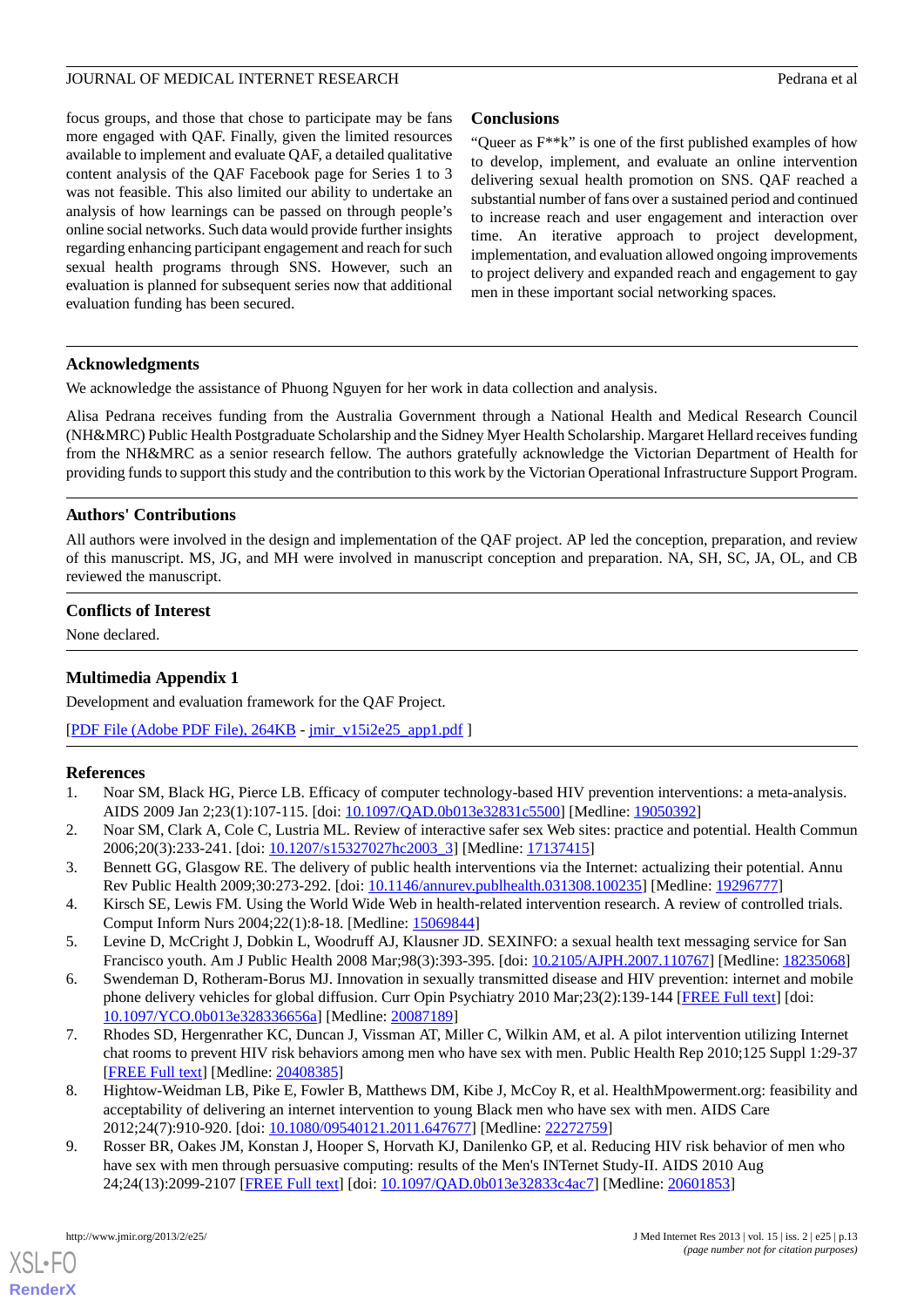## JOURNAL OF MEDICAL INTERNET RESEARCH **Pedrana et al.** Pedrana et al.

- <span id="page-13-0"></span>10. Free C, Knight R, Robertson S, Whittaker R, Edwards P, Zhou W, et al. Smoking cessation support delivered via mobile phone text messaging (txt2stop): a single-blind, randomised trial. Lancet 2011 Jul 2;378(9785):49-55 [[FREE Full text\]](http://europepmc.org/abstract/MED/21722952) [doi: [10.1016/S0140-6736\(11\)60701-0](http://dx.doi.org/10.1016/S0140-6736(11)60701-0)] [Medline: [21722952\]](http://www.ncbi.nlm.nih.gov/entrez/query.fcgi?cmd=Retrieve&db=PubMed&list_uids=21722952&dopt=Abstract)
- <span id="page-13-1"></span>11. Grimley DM, Hook EW. A 15-minute interactive, computerized condom use intervention with biological endpoints. Sex Transm Dis 2009 Feb;36(2):73-78. [doi: [10.1097/OLQ.0b013e31818eea81](http://dx.doi.org/10.1097/OLQ.0b013e31818eea81)] [Medline: [19125141\]](http://www.ncbi.nlm.nih.gov/entrez/query.fcgi?cmd=Retrieve&db=PubMed&list_uids=19125141&dopt=Abstract)
- 12. Lange A, Rietdijk D, Hudcovicova M, van de Ven JP, Schrieken B, Emmelkamp PM. Interapy: a controlled randomized trial of the standardized treatment of posttraumatic stress through the internet. J Consult Clin Psychol 2003 Oct;71(5):901-909. [doi: [10.1037/0022-006X.71.5.901](http://dx.doi.org/10.1037/0022-006X.71.5.901)] [Medline: [14516238](http://www.ncbi.nlm.nih.gov/entrez/query.fcgi?cmd=Retrieve&db=PubMed&list_uids=14516238&dopt=Abstract)]
- <span id="page-13-3"></span><span id="page-13-2"></span>13. Guse K, Levine D, Martins S, Lira A, Gaarde J, Westmorland W, et al. Interventions Using New Digital Media to Improve Adolescent Sexual Health: A Systematic Review. The Journal of adolescent health : official publication of the Society for Adolescent Medicine 2012. [doi: [10.1016/j.jadohealth.2012.03.014](http://dx.doi.org/10.1016/j.jadohealth.2012.03.014)]
- <span id="page-13-4"></span>14. Gold J, Pedrana AE, Sacks-Davis R, Hellard ME, Chang S, Howard S, et al. A systematic examination of the use of online social networking sites for sexual health promotion. BMC Public Health 2011;11:583 [[FREE Full text](http://www.biomedcentral.com/1471-2458/11/583)] [doi: [10.1186/1471-2458-11-583\]](http://dx.doi.org/10.1186/1471-2458-11-583) [Medline: [21777470\]](http://www.ncbi.nlm.nih.gov/entrez/query.fcgi?cmd=Retrieve&db=PubMed&list_uids=21777470&dopt=Abstract)
- <span id="page-13-5"></span>15. Bull SS, Levine DK, Black SR, Schmiege SJ, Santelli J. Social media-delivered sexual health intervention: a cluster randomized controlled trial. Am J Prev Med 2012 Nov;43(5):467-474. [doi: [10.1016/j.amepre.2012.07.022\]](http://dx.doi.org/10.1016/j.amepre.2012.07.022) [Medline: [23079168](http://www.ncbi.nlm.nih.gov/entrez/query.fcgi?cmd=Retrieve&db=PubMed&list_uids=23079168&dopt=Abstract)]
- <span id="page-13-6"></span>16. Boyd D, Ellison N. Social network sites: Definition, history, and scholarship. Journal of Computer-Mediated Communication 2007;13(1):210. [doi: [10.1111/j.1083-6101.2007.00393.x](http://dx.doi.org/10.1111/j.1083-6101.2007.00393.x)]
- <span id="page-13-7"></span>17. Harrison R, Thomas M. Identity in Online Communities: Social Networking Sites and Language Learning. International Journal of Emerging Techologies and Society 2009;7(2):109-124.
- <span id="page-13-8"></span>18. Robinson TN, Patrick K, Eng TR, Gustafson D. An evidence-based approach to interactive health communication: a challenge to medicine in the information age. Science Panel on Interactive Communication and Health. JAMA 1998 Oct 14;280(14):1264-1269. [Medline: [9786378](http://www.ncbi.nlm.nih.gov/entrez/query.fcgi?cmd=Retrieve&db=PubMed&list_uids=9786378&dopt=Abstract)]
- <span id="page-13-9"></span>19. Kamel Boulos MN, Wheeler S. The emerging Web 2.0 social software: an enabling suite of sociable technologies in health and health care education. Health Info Libr J 2007 Mar;24(1):2-23. [doi: [10.1111/j.1471-1842.2007.00701.x](http://dx.doi.org/10.1111/j.1471-1842.2007.00701.x)] [Medline: [17331140](http://www.ncbi.nlm.nih.gov/entrez/query.fcgi?cmd=Retrieve&db=PubMed&list_uids=17331140&dopt=Abstract)]
- <span id="page-13-10"></span>20. O'Grady L, Witteman H, Bender JL, Urowitz S, Wiljer D, Jadad AR. Measuring the impact of a moving target: towards a dynamic framework for evaluating collaborative adaptive interactive technologies. J Med Internet Res 2009;11(2):e20 [[FREE Full text](http://www.jmir.org/2009/2/e20/)] [doi: [10.2196/jmir.1058](http://dx.doi.org/10.2196/jmir.1058)] [Medline: [19632973](http://www.ncbi.nlm.nih.gov/entrez/query.fcgi?cmd=Retrieve&db=PubMed&list_uids=19632973&dopt=Abstract)]
- 21. Tolli MV. Effectiveness of peer education interventions for HIV prevention, adolescent pregnancy prevention and sexual health promotion for young people: a systematic review of European studies. Health Educ Res 2012 Oct;27(5):904-913. [doi: [10.1093/her/cys055\]](http://dx.doi.org/10.1093/her/cys055) [Medline: [22641791\]](http://www.ncbi.nlm.nih.gov/entrez/query.fcgi?cmd=Retrieve&db=PubMed&list_uids=22641791&dopt=Abstract)
- <span id="page-13-11"></span>22. Williamson LM, Hart GJ, Flowers P, Frankis JS, Der GJ. The Gay Men's Task Force: the impact of peer education on the sexual health behaviour of homosexual men in Glasgow. Sexually Transmitted Infections 2001 Dec; 77(6): 427-432 [\[FREE](http://sti.bmj.com/content/77/6/427.full.pdf) [Full text\]](http://sti.bmj.com/content/77/6/427.full.pdf) [\[WebCite Cache](http://www.webcitation.org/query?url=http%3A%2F%2Fsti.bmj.com%2Fcontent%2F77%2F6%2F427.full.pdf&refdoi=10.2196%2Fjmir.2334)]
- <span id="page-13-14"></span><span id="page-13-13"></span><span id="page-13-12"></span>23. Johnson WD, Diaz RM, Flanders WD, Goodman M, Hill AN, Holtgrave D, et al. Behavioral interventions to reduce risk for sexual transmission of HIV among men who have sex with men. Cochrane Database Syst Rev 2008(3):CD001230. [doi: [10.1002/14651858.CD001230.pub2](http://dx.doi.org/10.1002/14651858.CD001230.pub2)] [Medline: [18646068\]](http://www.ncbi.nlm.nih.gov/entrez/query.fcgi?cmd=Retrieve&db=PubMed&list_uids=18646068&dopt=Abstract)
- <span id="page-13-15"></span>24. Rogers EM. Diffusion of Innovations 5th ed. In: Diffusion of innovations. New York: Free Press; 2003.
- 25. Victorian AIDS Council/Gay Men's Health Centre. Being Brendo (formally known as Queer as F\*\*k).: Facebook; 2013. URL: <https://www.facebook.com/BeingBrendo?fref=ts> [accessed 2013-01-30] [[WebCite Cache ID 6E3eQ6ijp\]](http://www.webcitation.org/6E3eQ6ijp)
- <span id="page-13-16"></span>26. Victorian AIDS Council/Gay Men's Health Centre. Being Brendo (formally known as Queer as F\*\*k).: YouTube; 2013. URL: <http://www.youtube.com/user/QueerAsFxxk> [accessed 2013-01-30] [[WebCite Cache ID 6E3f4v2cL](http://www.webcitation.org/6E3f4v2cL)]
- <span id="page-13-17"></span>27. Gold J, Pedrana AE, Stoove MA, Chang S, Howard S, Asselin J, et al. Developing health promotion interventions on social networking sites: recommendations from The FaceSpace Project. J Med Internet Res 2012;14(1):e30 [\[FREE Full text\]](http://www.jmir.org/2012/1/e30/) [doi: [10.2196/jmir.1875](http://dx.doi.org/10.2196/jmir.1875)] [Medline: [22374589](http://www.ncbi.nlm.nih.gov/entrez/query.fcgi?cmd=Retrieve&db=PubMed&list_uids=22374589&dopt=Abstract)]
- <span id="page-13-18"></span>28. Pierce AB, Yohannes K, Guy R, Watson KM, Armishaw J, Price B, et al. HIV seroconversions among male non-occupational post-exposure prophylaxis service users: a data linkage study. Sex Health 2011 Jun;8(2):179-183. [doi: [10.1071/SH10063](http://dx.doi.org/10.1071/SH10063)] [Medline: [21592431](http://www.ncbi.nlm.nih.gov/entrez/query.fcgi?cmd=Retrieve&db=PubMed&list_uids=21592431&dopt=Abstract)]
- <span id="page-13-19"></span>29. Koblin BA, Chesney MA, Husnik MJ, Bozeman S, Celum CL, Buchbinder S, et al. High-risk behaviors among men who have sex with men in 6 US cities: baseline data from the EXPLORE Study. American journal of public health. Jun 2003;93(6):926-932.
- 30. Horowitz B. Creators, Synthesizers, and Consumers. 2006. URL: [http://blog.elatable.com/2006/02/](http://blog.elatable.com/2006/02/creators-synthesizers-and-consumers.html) [creators-synthesizers-and-consumers.html](http://blog.elatable.com/2006/02/creators-synthesizers-and-consumers.html) [accessed 2012-11-05] [\[WebCite Cache ID 6BwgHGlLt](http://www.webcitation.org/6BwgHGlLt)]
- 31. Horvath KJ, Beadnell B, Bowen AM. A daily web diary of the sexual experiences of men who have sex with men: comparisons with a retrospective recall survey. AIDS Behav 2007 Jul;11(4):537-548. [doi: [10.1007/s10461-007-9206-y\]](http://dx.doi.org/10.1007/s10461-007-9206-y) [Medline: [17318430](http://www.ncbi.nlm.nih.gov/entrez/query.fcgi?cmd=Retrieve&db=PubMed&list_uids=17318430&dopt=Abstract)]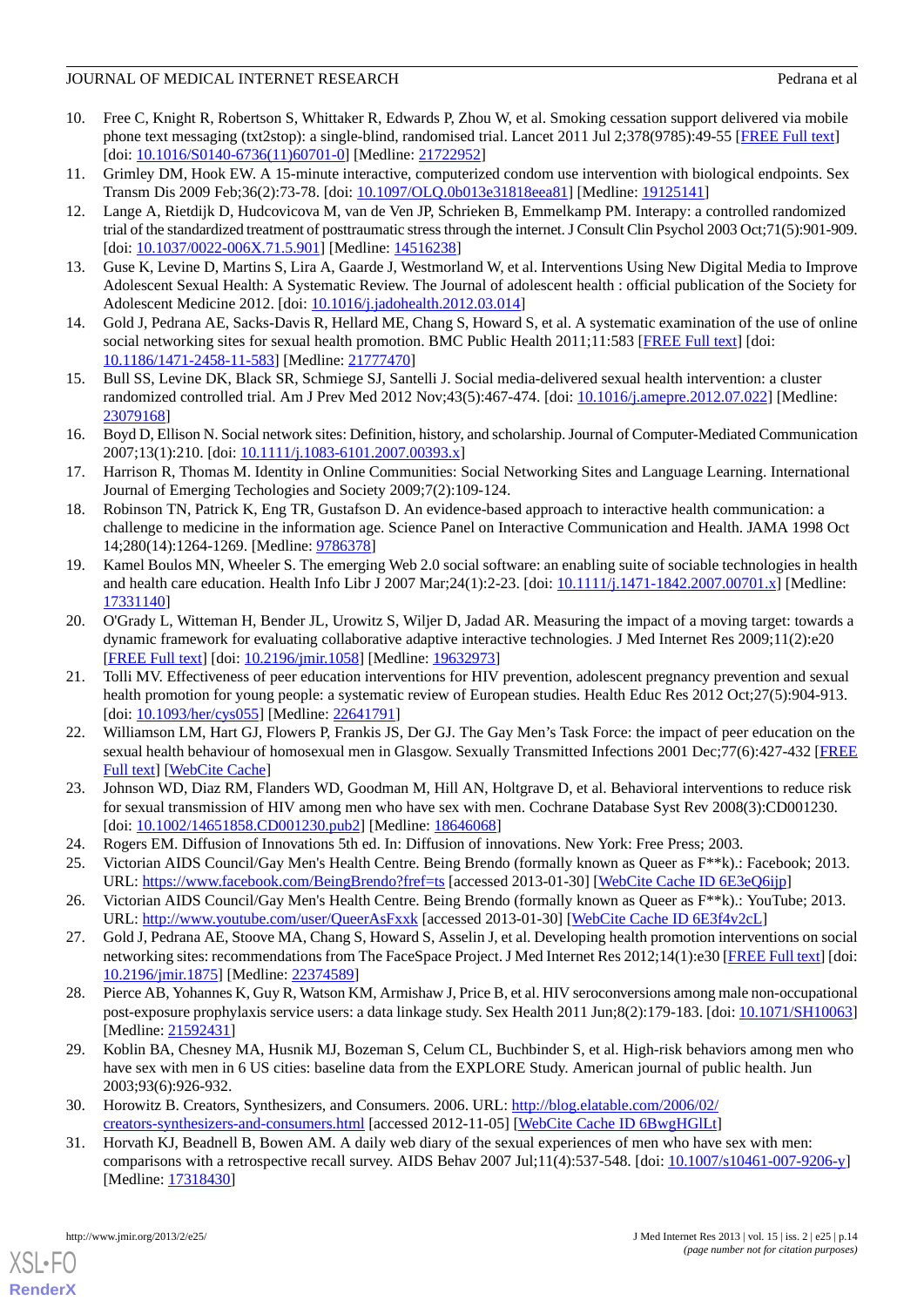## JOURNAL OF MEDICAL INTERNET RESEARCH **For a state of the state of the state of the state of the state of the state of the state of the state of the state of the state of the state of the state of the state of the state of**

- 32. Gillmore MR, Leigh BC, Hoppe MJ, Morrison DM. Comparison of daily and retrospective reports of vaginal sex in heterosexual men and women. J Sex Res 2010 Jul;47(4):279-284 [\[FREE Full text\]](http://europepmc.org/abstract/MED/19544136) [doi: [10.1080/00224490903050584](http://dx.doi.org/10.1080/00224490903050584)] [Medline: [19544136](http://www.ncbi.nlm.nih.gov/entrez/query.fcgi?cmd=Retrieve&db=PubMed&list_uids=19544136&dopt=Abstract)]
- <span id="page-14-1"></span><span id="page-14-0"></span>33. Hoppe MJ, Gillmore MR, Valadez DL, Civic D, Hartway J, Morrison DM. The relative costs and benefits of telephone interviews versus self-administered diaries for daily data collection. Eval Rev 2000 Feb;24(1):102-116. [Medline: [10747768\]](http://www.ncbi.nlm.nih.gov/entrez/query.fcgi?cmd=Retrieve&db=PubMed&list_uids=10747768&dopt=Abstract)
- 34. Pope C, Ziebland S, Mays N. Qualitative research in health care. Analysing qualitative data. BMJ 2000 Jan 8;320(7227):114-116 [[FREE Full text](http://europepmc.org/abstract/MED/10625273)] [Medline: [10625273](http://www.ncbi.nlm.nih.gov/entrez/query.fcgi?cmd=Retrieve&db=PubMed&list_uids=10625273&dopt=Abstract)]
- <span id="page-14-3"></span><span id="page-14-2"></span>35. Rabiee F. Focus-group interview and data analysis. Proc Nutr Soc 2004 Nov;63(4):655-660. [Medline: [15831139](http://www.ncbi.nlm.nih.gov/entrez/query.fcgi?cmd=Retrieve&db=PubMed&list_uids=15831139&dopt=Abstract)]
- 36. Aronson J. A Pragmatic View of Thematic Analysis The Qualitative Report. Spring 1994 1994;2(1).
- <span id="page-14-4"></span>37. Socialbakers. World Continents Facebook Statistics. 2012. URL:<http://www.socialbakers.com/countries/continents>[accessed 2012-08-31] [\[WebCite Cache ID 6AK2VXLkS\]](http://www.webcitation.org/6AK2VXLkS)
- <span id="page-14-5"></span>38. Singhal A, Rogers EM. Entertainment-Education: A communication strategy for social change. Mahwah, NJ: Lawrence Erlbaum Associates; 1999.
- <span id="page-14-6"></span>39. Do MP, Kincaid DL. Impact of an entertainment-education television drama on health knowledge and behavior in Bangladesh: an application of propensity score matching. J Health Commun 2006;11(3):301-325. [doi: [10.1080/10810730600614045](http://dx.doi.org/10.1080/10810730600614045)] [Medline: [16624796](http://www.ncbi.nlm.nih.gov/entrez/query.fcgi?cmd=Retrieve&db=PubMed&list_uids=16624796&dopt=Abstract)]
- <span id="page-14-7"></span>40. Glik D, Nowak G, Valente T, Sapsis K, Martin C. Youth performing arts entertainment-education for HIV/AIDS prevention and health promotion: practice and research. J Health Commun 2002;7(1):39-57. [doi: [10.1080/10810730252801183](http://dx.doi.org/10.1080/10810730252801183)] [Medline: [11878569](http://www.ncbi.nlm.nih.gov/entrez/query.fcgi?cmd=Retrieve&db=PubMed&list_uids=11878569&dopt=Abstract)]
- <span id="page-14-8"></span>41. Boyar R, Levine D, Zensius N. TECHsex USA: Youth Sexuality and Reproductive Health in the Digital Age. Oakland, CA: ISIS Inc; 2011 Apr. URL: [http://ccasa.org/wp-content/themes/skeleton/documents/](http://ccasa.org/wp-content/themes/skeleton/documents/Youth-Sexuality-and-Reproductive-Health-in-the-Digital-Age.pdf)
- [Youth-Sexuality-and-Reproductive-Health-in-the-Digital-Age.pdf](http://ccasa.org/wp-content/themes/skeleton/documents/Youth-Sexuality-and-Reproductive-Health-in-the-Digital-Age.pdf) [accessed 2013-01-22] [[WebCite Cache ID 6DrOOlAsl](http://www.webcitation.org/6DrOOlAsl)] 42. Powell J, Clarke A. The WWW of the World Wide Web: Who, What, and Why? J Med Internet Res 2002;4(1):e4 [[FREE](http://www.jmir.org/2002/1/e4/) [Full text\]](http://www.jmir.org/2002/1/e4/) [doi: [10.2196/jmir.4.1.e4\]](http://dx.doi.org/10.2196/jmir.4.1.e4) [Medline: [11956036](http://www.ncbi.nlm.nih.gov/entrez/query.fcgi?cmd=Retrieve&db=PubMed&list_uids=11956036&dopt=Abstract)]
- <span id="page-14-9"></span>43. von Brockdorff M. The 6 Different Types of Social Media Users - Which one are you?. 2010. URL: [http://www.](http://www.webgeekly.com/lessons/social-media/the-6-different-types-of-social-media-users-which-one-are-you/) [webgeekly.com/lessons/social-media/the-6-different-types-of-social-media-users-which-one-are-you/](http://www.webgeekly.com/lessons/social-media/the-6-different-types-of-social-media-users-which-one-are-you/) [accessed 2012-09-03] [[WebCite Cache ID 6AOTRSBR0\]](http://www.webcitation.org/6AOTRSBR0)
- <span id="page-14-11"></span><span id="page-14-10"></span>44. Preece J, Shneirderman B. The Reader-to-Leader Framework: Motivating Technology-Mediated Social Participation. AIS Transactions on Human-Computer Interaction 2009;1(1):13-32.
- 45. Fogg BJ. Persuasive Technology: Using Computers to Change What We Think and Do. San Francisco, CA: Morgan Kaufmann; 2003.
- 46. Gordon J. See, Say, Feel, Do. Social Media Metrics That Matter. 2011. URL: [http://www.fenton.com/resources/](http://www.fenton.com/resources/see-say-feel-do/) [see-say-feel-do/](http://www.fenton.com/resources/see-say-feel-do/) [accessed 2012-08-31] [[WebCite Cache ID 6AK2fIhLu](http://www.webcitation.org/6AK2fIhLu)]

## **Abbreviations**

**PEP:** post-exposure prophylaxis **QAF:** Queer as F\*\*k **SNS:** social networking sites **VAC/GMHC:** Victorian AIDS Council/Gay Men's Health Center

*Edited by G Eysenbach; submitted 03.09.12; peer-reviewed by D Levine, D Bowen; comments to author 27.09.12; revised version received 08.11.12; accepted 08.11.12; published 07.02.13*

*Please cite as: Pedrana A, Hellard M, Gold J, Ata N, Chang S, Howard S, Asselin J, Ilic O, Batrouney C, Stoove M Queer as F\*\*k: Reaching and Engaging Gay Men in Sexual Health Promotion through Social Networking Sites J Med Internet Res 2013;15(2):e25 URL: <http://www.jmir.org/2013/2/e25/> doi[:10.2196/jmir.2334](http://dx.doi.org/10.2196/jmir.2334) PMID:*

©Alisa Pedrana, Margaret Hellard, Judy Gold, Nadine Ata, Shanton Chang, Steve Howard, Jason Asselin, Olivia Ilic, Colin Batrouney, Mark Stoove. Originally published in the Journal of Medical Internet Research (http://www.jmir.org), 07.02.2013. This is an open-access article distributed under the terms of the Creative Commons Attribution License (http://creativecommons.org/licenses/by/2.0/), which permits unrestricted use, distribution, and reproduction in any medium, provided the original work, first published in the Journal of Medical Internet Research, is properly cited. The complete bibliographic